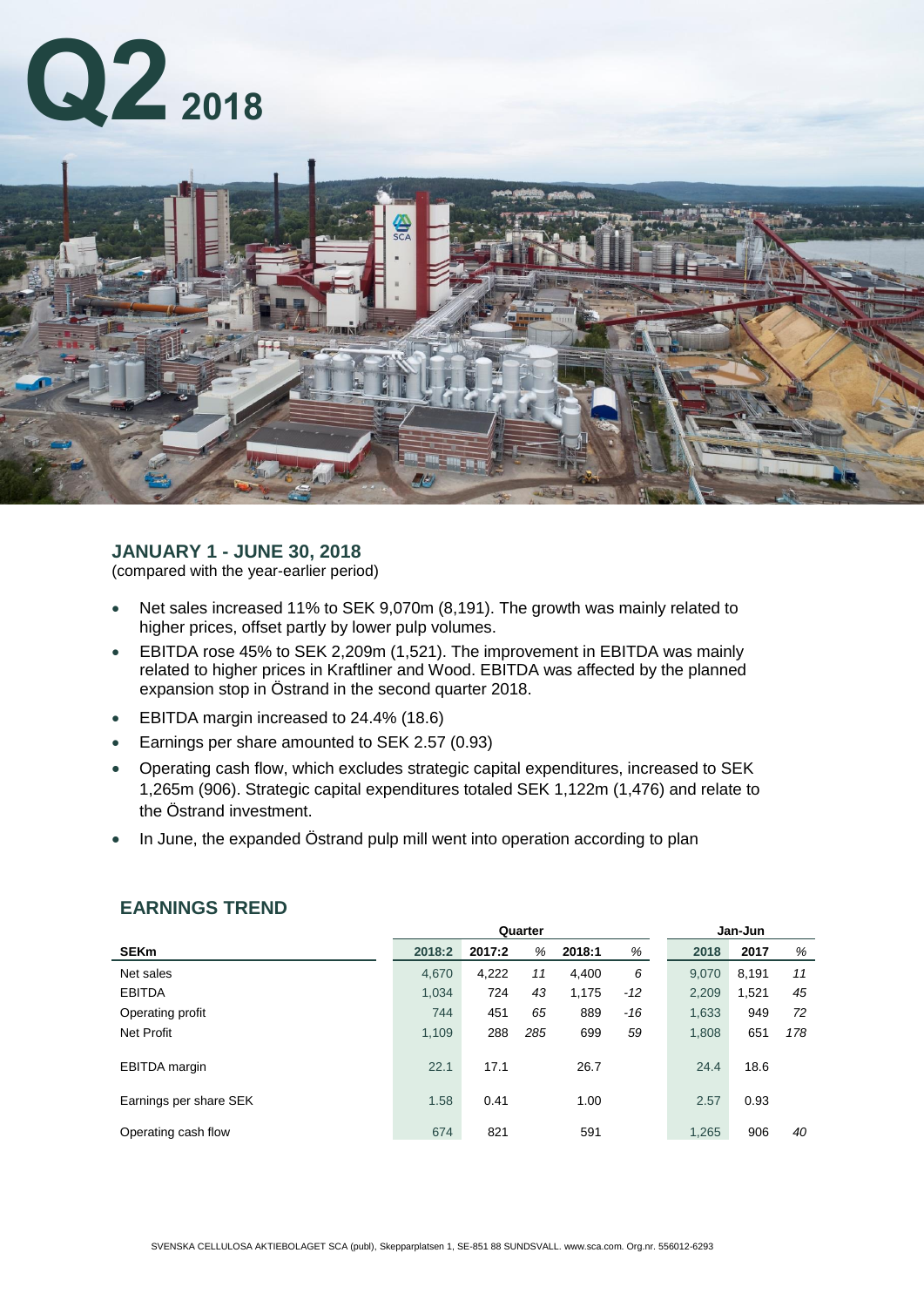# **COMMENTS ON THE FINANCIAL STATEMENTS**

The market remained strong in the second quarter with healthy demand in all of SCA's product areas. The expanded pulp mill in Östrand went into operation in June following a planned expansion stop to complete the final stage of the sequential start-up. Forest, Wood and Paper reported improved earnings compared with the preceding quarter and the corresponding quarter in 2017, while the Pulp segment reported a loss for the quarter as a result of the planned stop.

The supply of wood to SCA's industries was stable. Deliveries to Östrand pulp mill declined during the quarter due to the planned expansion stop ahead of the start-up of the expanded plant. The price of timber and pulpwood rose slightly.

The positive market trend in the Wood segment continued in the second quarter and further price increases were implemented. Inventories are generally low in all markets.

The pulp market remained strong with high demand in all markets. The price of pulp increased further during the quarter.

The market for kraftliner remained strong, with growing demand and limited supply. In addition to the positive economic trend in Europe, growth in e-commerce is increasing the demand for transport packaging.

For publication papers, capacity reductions among paper producers have created a better balance between supply and demand in a structurally contracting market. Demand has improved for uncoated papers, and a slightly stronger market was also noted for coated papers. The market and product mix steadily improved in the first six months of the year.

### **Expanded Östrand pulp mill in operation**

In June, the Östrand pulp mill was put into operation following a longer stop to complete and install the final sections of the expanded plant.

The start-up of the mill has gone well despite the operational disruptions and necessary adjustments and fine-tuning that can be expected in such a major project. A good level of production was achieved early and Östrand is now focusing on ensuring stable production and gradually calibrating the mill to reach full capacity and the highest quality.

The Östrand pulp mill is starting up in a favorable market and the first pulp has been delivered to customers.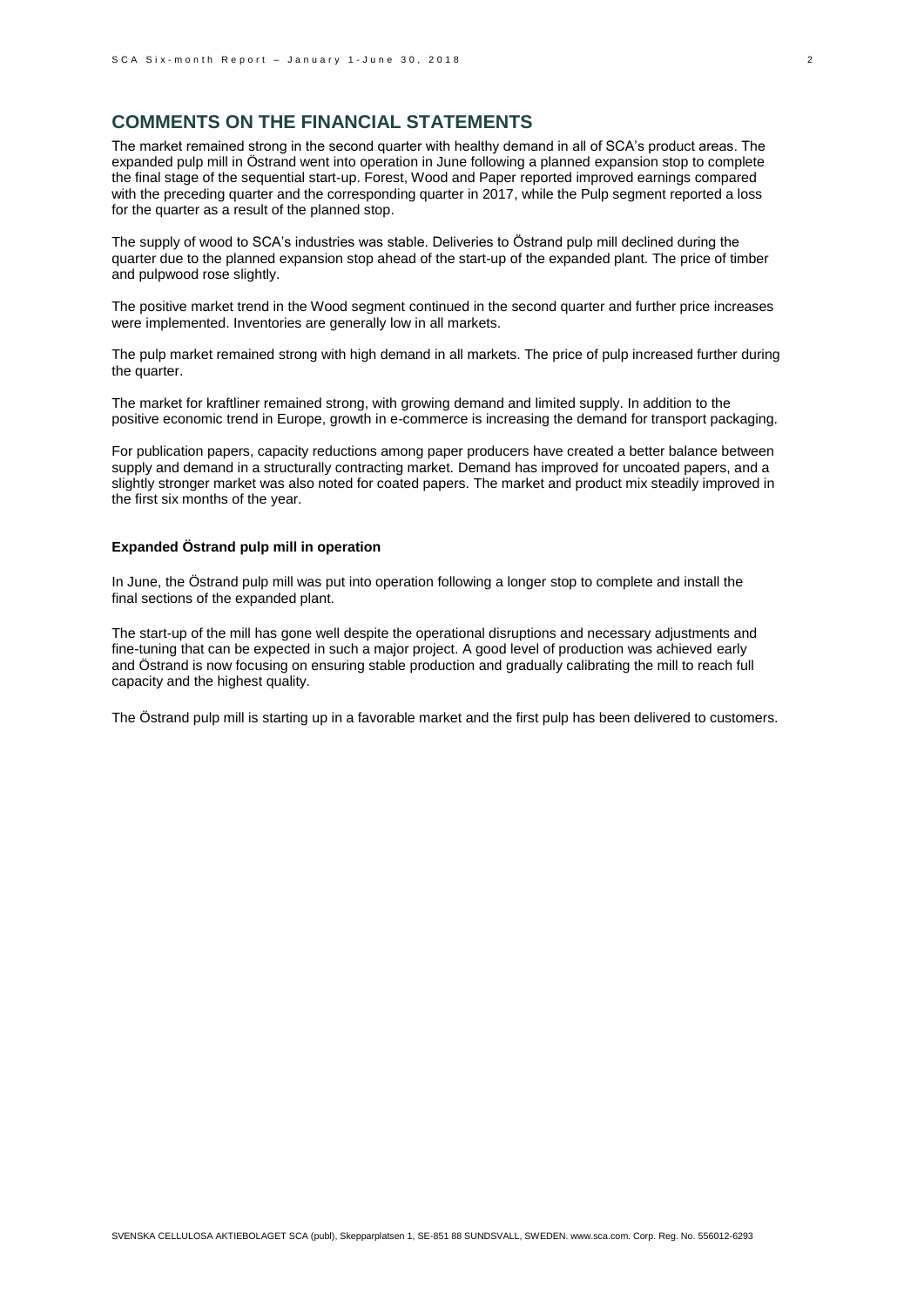



**Change in net sales (%)**

|              | 1806<br>VS.<br>1706 | 2018:2<br>VS.<br>2017:2 | 2018:2<br>VS.<br>2018:1 |
|--------------|---------------------|-------------------------|-------------------------|
| <b>Total</b> | 11                  | 11                      |                         |
| Price/mix    | 13                  | 13                      | 4                       |
| Volume       | -5                  | -7                      | -2                      |
| Currency     | 3                   | 5                       |                         |

# **GROUP**

# **SALES AND OPERATING PROFIT**

#### **January-June 2018 compared with January-June 2017**

Net sales amounted to SEK 9,070m (8,191), an increase of 11%, of which price/mix accounted for 13%, volume for -5%, and currency for 3%. Sales growth, which was mainly related to Wood and Paper, was offset by lower sales volumes in Pulp.

EBITDA increased 45% to SEK 2,209m (1,521), which corresponds to an EBITDA margin of 24.4% (18.6). The increase was mainly attributable to higher selling prices. Earnings were positively impacted by exchange rate effects, but adversely impacted by higher raw material costs and lower pulp volumes.

EBITDA was impacted by costs for the start-up of the expanded Östrand pulp mill: (i) expansion stop costs of SEK 236m (73), (ii) planned project costs of SEK 31m (50), (iii) higher direct costs of SEK 75m (0). Refer to page 5 for details.

Costs for planned maintenance stops in Paper had a negative effect of SEK 34m (81) on earnings.

Operating profit increased 72% to SEK 1,633m (949).

#### **April-June 2018 compared with April-June 2017**

Net sales for the second quarter grew by 11%, of which price/mix accounted for 13 percent. volume for -7% and currency for 5%, and amounted to SEK 4,670m (4,222). Sales growth, which was mainly related to Wood and Paper, was offset by lower sales volumes in Pulp.

EBITDA amounted to SEK 1,034m (724), an increase of 43%. The increase was mainly attributable to higher selling prices. Earnings were positively impacted by exchange rate effects, but adversely impacted by higher raw material costs and lower pulp volumes.

EBITDA was impacted by costs for the start-up of the expanded Östrand pulp mill: (i) expansion stop costs of SEK 236m (65), (ii) planned project costs of SEK 15m (29), (iii) higher direct costs of SEK 50m (0). Refer to page 5 for details.

Costs for planned maintenance stops in Paper were SEK 34m (78).

Operating profit increased 65% to SEK 744m (451).

#### **Change in EBITDA (%)**

|               | 1806<br>VS.<br>1706 | 2018:2<br>VS.<br>2017:2 | 2018:2<br>VS.<br>2018:1 |
|---------------|---------------------|-------------------------|-------------------------|
| <b>Total</b>  | 45                  | 43                      | $-12$                   |
| Price/mix     | 63                  | 67                      | 13                      |
| Volume        | -4                  | -5                      | -5                      |
| Raw materials | -14                 | -18                     | -6                      |
| Energy        | 1                   | 2                       | 4                       |
| Currency      | 9                   | 11                      | 3                       |
| Other         | -10                 | -14                     | -21                     |

#### **April-June 2018 compared with January-March 2018**

Net sales increased 6%, of which price/mix accounted for 4%, volume -2% and currency 4%. Net sales amounted to SEK 4,670m (4,400).

EBITDA decreased by 12% to SEK 1,034m (1,175). The decline was mainly related to the expansion stop in Östrand. Earnings were positively impacted by higher selling prices and exchange rate effects, but adversely impacted by higher raw material costs and lower volumes.

EBITDA was impacted by costs for the start-up of the expanded Östrand pulp mill: (i) expansion stop costs of SEK 236m (0), (ii) planned project costs of SEK 15m (16), (iii) higher direct costs of SEK 50m (25). Refer to page 5 for details.

Costs for the planned maintenance stops in Paper were SEK 34m (0).

Operating profit decreased by 16% to SEK 744m (889).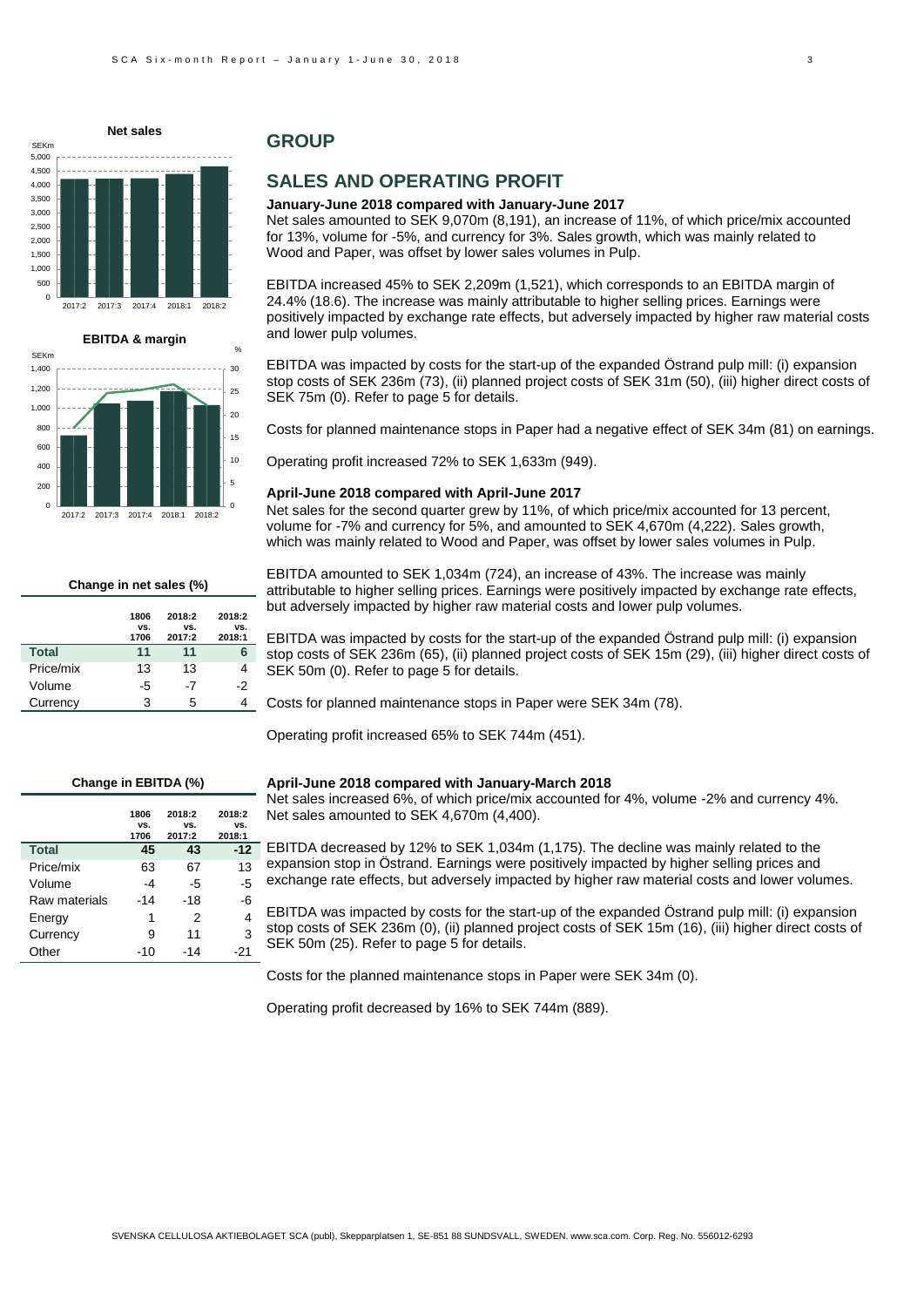

2017:2 2017:3 2017:4 2018:1 2018:2

0

### **CASH FLOW**

#### **January-June 2018 compared with January-June 2017**

The operating cash surplus amounted to SEK 1,863m (1,300). The cash flow effect from changes in working capital was SEK -345m (41). Net current capital expenditures amounted to SEK -276m (- 289). Operating cash flow was SEK 1,265m (906). See page 21.

Strategic capital expenditures amounted to SEK -1,122m (-1,476) and related to the investment in increased capacity at the Östrand pulp mill, see page 5. Cash flow for the period was SEK 35m (905).

# **FINANCING**

At June 30, 2018, net debt totaled SEK 7,348m, an increase during the quarter of SEK 92m.

At June 30, 2018, gross debt amounted to SEK 8,657m, with an average maturity of 4.7 years and an average fixed-interest rate period of 9.2 months. Unutilized credit facilities amounted to SEK 8,000m. Cash and cash equivalents amounted to SEK 589m at June 30, 2018.

The debt/equity ratio was 0.20 at the end of the second quarter compared with 0.16 for the corresponding period in 2017.

In the January-June 2018 period, financial items totaled SEK -3m compared with SEK -75m in the same period last year.

### **TAX**

#### **January-June 2018 compared with January-June 2017**

The Swedish Parliament has decided to reduce the corporate tax rate in two steps. In January 2019, tax will be reduced from 22% to 21.4%. In January 2021, tax will be further reduced from 21.4% to 20.6%. The reduction of the corporate tax rate resulted in a revaluation of deferred tax liabilities during the second quarter 2018, resulting in a positive one-off item. Tax, including revaluation of deferred tax liabilities, was therefore positive and amounted to SEK 178m. Tax, excluding revaluation of deferred tax liabilities, totaled SEK -349m (-223), corresponding to an effective tax rate of 21.4% (25.5).

### **EQUITY**

#### **January-June 2018**

Total equity increased by SEK 413m during the period, to SEK 37,166m at 30 June 2018. Equity increased due to comprehensive income for the period of SEK 1,470m, and decreased due to the dividend of SEK 1,054m. Other items reduced equity by SEK 3m.

### **CURRENCY EXPOSURE AND CURRENCY HEDGING**

Due to its major focus on exports, SCA's operations are sensitive to currency fluctuations. About 80% of sales are priced in currencies other than SEK, primarily EUR, USD and GBP. Most purchasing is conducted in SEK, but some purchasing is carried out in foreign currencies. Refer to page 53 in the 2017 Annual Report for more details about the net currency exposure.

SCA has hedged about 70% of the expected net exposure (sales minus purchases) in EUR for the remainder of 2018 as well as about 50% for the first six months of 2019, at the average EUR/SEK exchange rate of 10.09. For USD, SCA has also hedged about 70% of the expected net exposure for the remainder of 2018 as well as about 50% for the first six months of 2019, at the average USD/SEK exchange rate of 8.34. All balance-sheet items in foreign currency are hedged, as well as decided and contracted expenses in foreign currency for investments in fixed assets.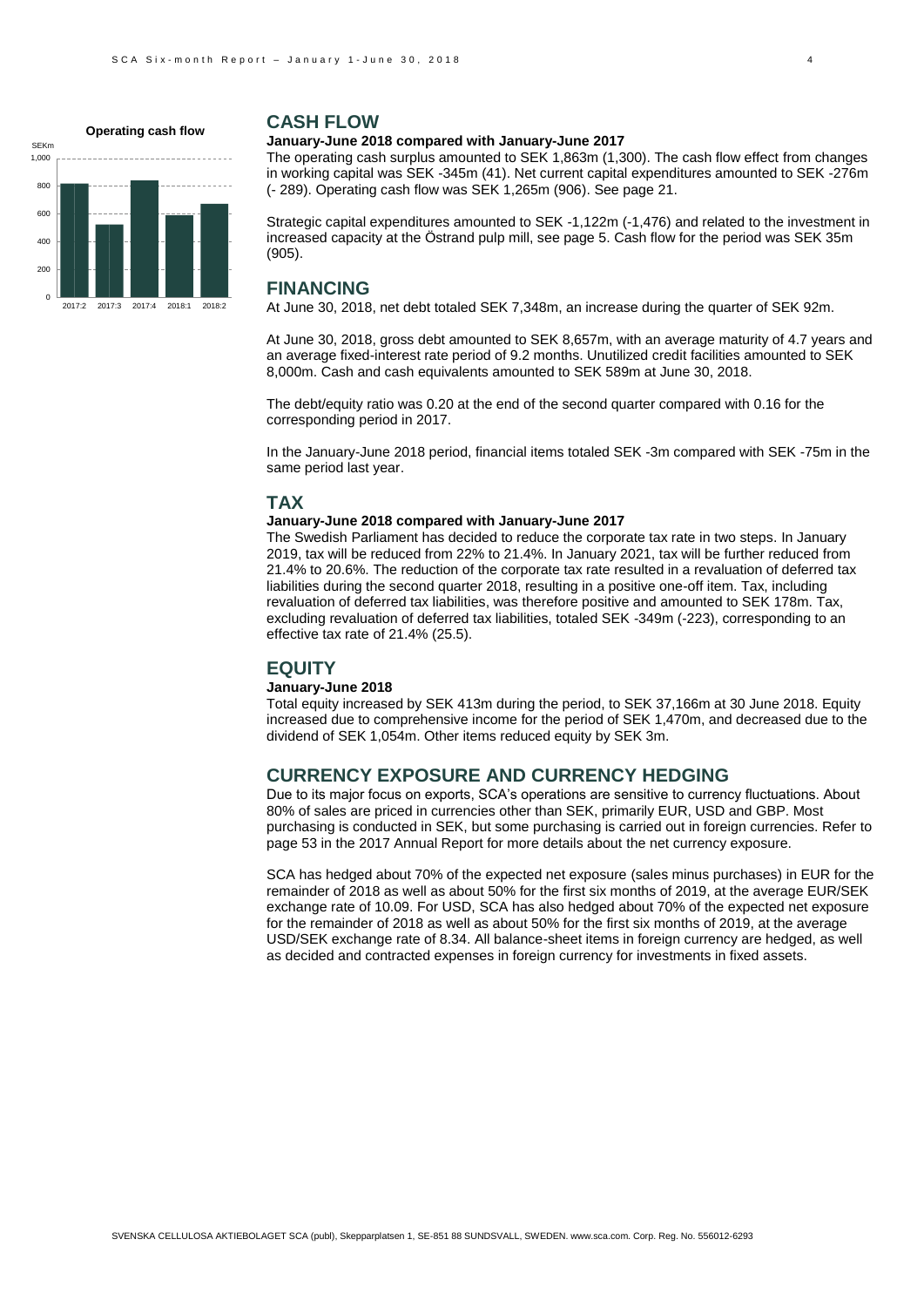In the second quarter of 2018, an expansion stop was carried out at Östrand pulp mill in order to commission the new plant and a maintenance stop was carried out at the kraftliner mill in Munksund (Paper).

The estimated effect of maintenance stops on earnings in 2018, calculated as the total of the direct cost of the maintenance and the effect from lower fixed cost coverage from reduced production during the stops, is shown in the table below.

|             |    |     | <b>Actual</b> |    |       |
|-------------|----|-----|---------------|----|-------|
| <b>SEKm</b> | Q1 | Q2  | Q3            | Q4 | Total |
| Pulp        | 8  | 65  |               | 58 | 131   |
| Paper       | 3  | 78  | 16            | 25 | 122   |
| Total       | 11 | 143 | 16            | 83 | 253   |

|             |                | <b>Actual</b>  |    | <b>Forecast</b> |       |  |  |  |  |
|-------------|----------------|----------------|----|-----------------|-------|--|--|--|--|
| <b>SEKm</b> | Q <sub>1</sub> | Q <sub>2</sub> | Q3 | Q4              | Total |  |  |  |  |
| Pulp        | 0              | 236            |    | 20              | 256   |  |  |  |  |
| Paper       | 0              | 34             |    | 50              | 84    |  |  |  |  |
| Total       | 0              | 270            |    | 70              | 340   |  |  |  |  |

# **INVESTMENT IN EXPANDED PULP CAPACITY AT ÖSTRAND**

In 2015, SCA decided to invest in increased pulp production capacity at the Östrand pulp mill. The annual production capacity of bleached kraft pulp is expected to increase from the current level of 430,000 tonnes to about 900,000 tonnes.

The estimated investment is SEK 7.8bn. At the end of the second quarter of 2018, about SEK 6.6bn had been invested in Östrand, corresponding to about 85% of the total investment. A further SEK 0.9bn is expected to be invested in the remainder of 2018 and the outstanding amount of SEK 0.3bn in 2019.

The expanded pulp mill was put into operation according to plan in June 2018 following the expansion stop that commenced in April 2018. For the full-year 2018, the production capacity for bleached kraft pulp is expected to reach approximately the same level as for the full-year 2017. The lost production volumes from the expansion stop will be offset by higher capacity following commissioning of the new plant.

#### **Temporary project-related costs**

During the investment period, project-related costs will have a negative impact on earnings, in particular costs for additional wood handling, temporary staff increases to enable employee training and a higher rate of depreciation. For full-year 2017, project-related costs before tax amounted to approximately SEK 150m, of which depreciation accounted for about SEK 50m.

In 2018, project-related costs are expected to amount to approximately SEK 60m, of which about SEK 10m is attributable to depreciation. For the first six months of 2018, project-related costs amounted to approximately SEK 37m, of which depreciation accounted for about SEK 6m. The remaining costs will impact the second half of the year.

During the start-up period for the plant, direct costs for energy, chemicals, pulpwood and a higher share of B-grade pulp will be higher than normal. For 2018, these expenses are expected to impact earnings by between SEK 100m and SEK 250m depending on the start-up curve. For the first quarter of 2018, these costs amounted to approximately SEK 25m and to about SEK 50m for the second quarter. The remaining costs will impact the second half of the year.

In 2018, capital tied up in working capital, primarily in raw materials inventories, will successively increase due to higher production volumes.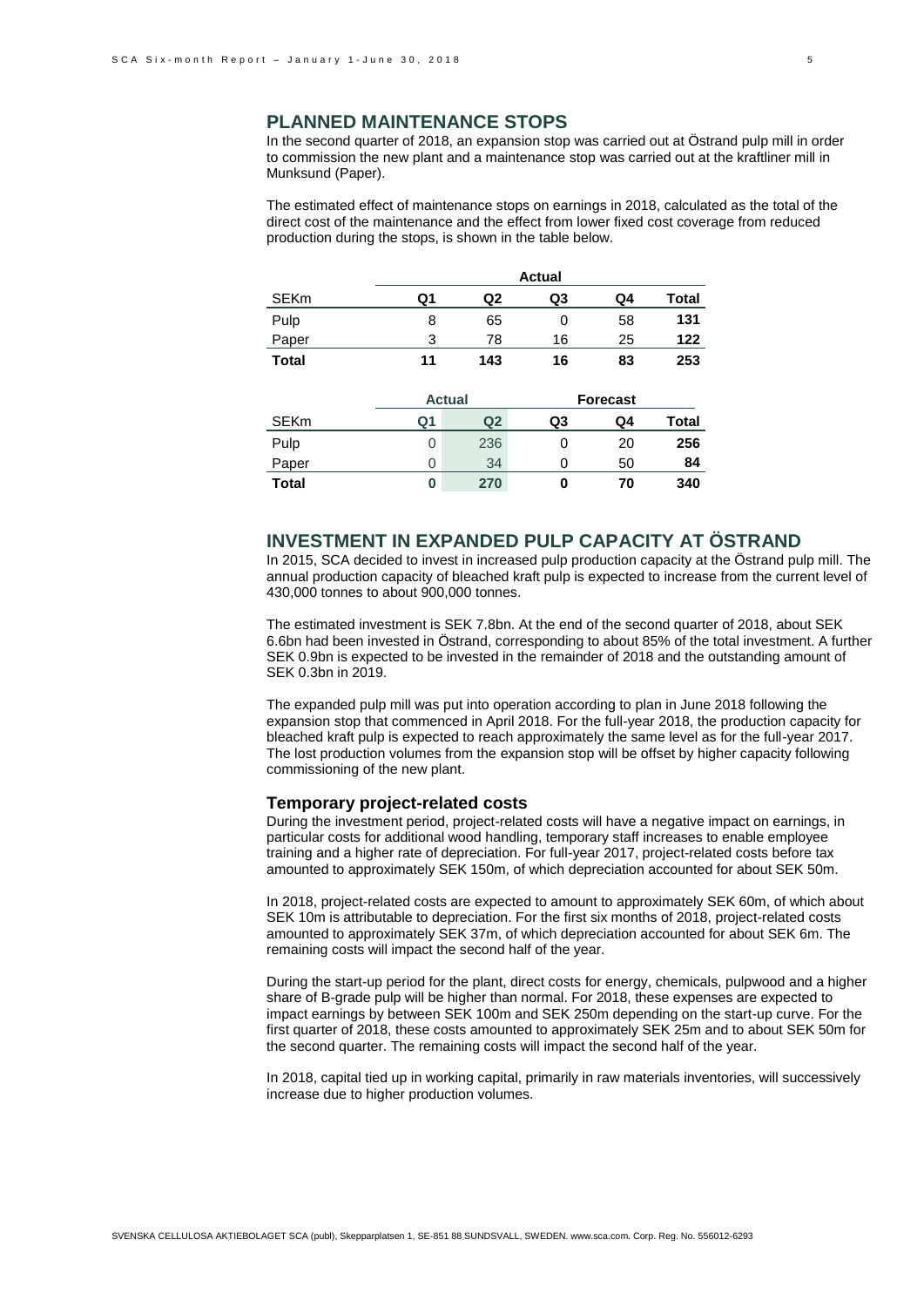### **Efficient production facility with double the capacity**

The project will double SCA's capacity and make Östrand one of the most cost-efficient production facilities in the world for softwood kraft pulp.

According to the start-up curve, production capacity is expected to gradually increase until the end of 2019. 2020 is therefore expected to be the first year with full effect, corresponding to 900,000 tonnes. The Östrand mill also has a chemical thermomechanical pulp (CTMP) production capacity of 100,000 tonnes per year, which will remain unchanged after the investment.

At full capacity utilization, Östrand's cash costs are expected to decrease by about SEK 350 per tonne, mainly related to indirect costs. This places Östrand in the top quartile of the cost curve for the world's bleached softwood kraft pulp producers.<sup>1</sup>

Depreciation is expected to increase by about SEK 300m per year in the second half of 2018.

<sup>1</sup> Source: Pöyry, SCA's estimate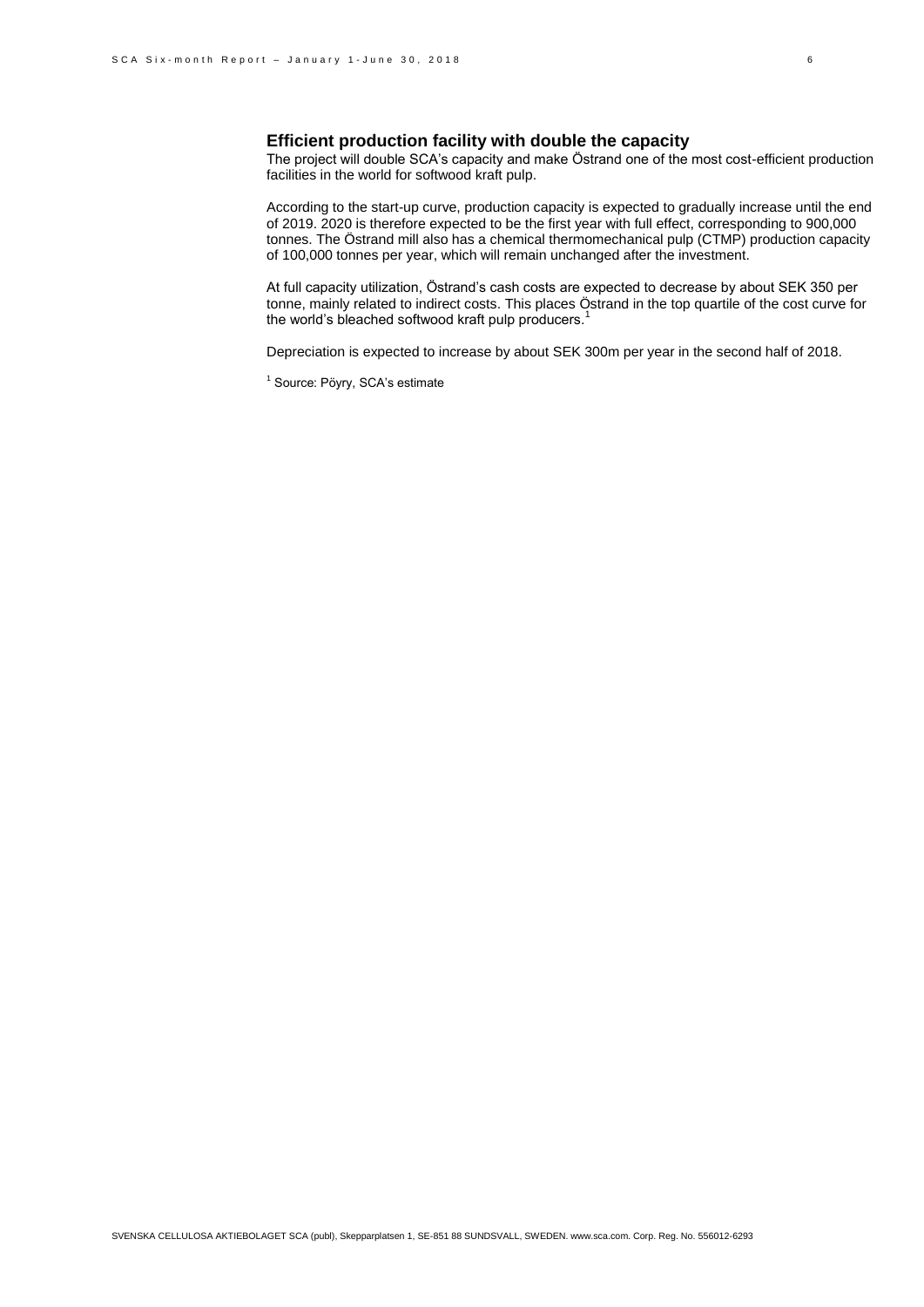

before elimination of intra-Group sales

**Share of EBITDA 1806\*\*** 



\*\* share calculated excluding central costs





### **FOREST**

*SCA owns 2.6 million hectares of forest land, of which 2 million is productive, and supplies timber to SCA's forest industry operations (Wood, Pulp and Paper). Approximately the same amount of timber that is harvested in SCA's own forests is purchased from other forest owners. By-products are used in energy production.*

|                                                          |        | Jan-Jun |       |        |       |       |       |      |
|----------------------------------------------------------|--------|---------|-------|--------|-------|-------|-------|------|
| <b>SEKm</b>                                              | 2018:2 | 2017:2  | %     | 2018:1 | %     | 2018  | 2017  | %    |
| Net sales                                                | 1,162  | 1,210   | -4    | 1,298  | -10   | 2,460 | 2,522 | $-2$ |
| <b>EBITDA</b>                                            | 371    | 364     | 2     | 304    | 22    | 675   | 689   | $-2$ |
| Depreciation                                             | $-28$  | $-27$   | 4     | $-28$  | 0     | $-56$ | $-55$ | 2    |
| Operating profit                                         | 343    | 336     | 2     | 276    | 24    | 619   | 633   | $-2$ |
| EBITDA margin, %                                         | 31.9   | 30.1    |       | 23.4   |       | 27.4  | 27.3  |      |
| Operating margin, %                                      | 29.5   | 27.8    |       | 21.3   |       | 25.2  | 25.1  |      |
| Return on capital employed, %                            | 5.1    | 5.1     |       | 4.1    |       | 4.6   | 4.6   |      |
| Harvesting of own forest, thousand m <sup>3</sup><br>sub | 1,414  | 1.353   | 5     | 695    | 103   | 2,109 | 2,017 | 5    |
| Revaluation of biological assets                         | 92     | 103     | $-11$ | 226    | $-59$ | 318   | 334   | -5   |

Forest includes net sales from timber sourced from SCA's own forests, and from timber purchased from other forest owners, which is sold internally to SCA's forest industry operations, as well as other income primarily from the sale of forest seedlings. Pricing to the industry is based on Forest's external timber purchasing prices. Logistics cost savings generated by location swaps are reported in the industries. These sales of internally and externally purchased timber volumes supplied to SCA's forest industry operations, together with the internal supply of by-products, represent Forest's net sales.

The proportion of timber harvested from SCA-owned forest relative to deliveries from external suppliers varies between quarters. The expected change in value of the biological asset is distributed between the various quarters of the year based on the differences in harvesting levels from own forest. A higher share of harvesting from own forests will generally result in a lower effect from revaluation of biological assets. The revaluation of biological assets contributed positively with SEK 92m in the second quarter of 2018, compared with SEK 226m in the first quarter of 2018.

During the first six months of the year, the volume of timber harvested from SCA-owned forest was 2.1 million  $m<sup>3</sup>$  sub. The current planned rate of timber harvested in SCA-owned forest is approximately 4.3 million  $m<sup>3</sup>$  sub per year.

#### **January-June 2018 compared with January-June 2017**

Net sales declined 2% to SEK 2,460m (2,522). The decrease was mainly related to lower delivery volumes due to the expansion stop at Östrand pulp mill. During the period Forest accumulated inventories to meet Östrand's rising pulpwood demand. Prices for timber and pulpwood increased during the quarter. Timber supply to the industries was stable during the period.

EBITDA declined 2% to SEK 675m (689), mainly due to lower delivery volumes.

#### **April-June 2018 compared with April-June 2017**

Net sales decreased 4% to SEK 1,162m (1,210). The decrease was mainly related to lower delivery volumes due to the expansion stop at Östrand pulp mill.

EBITDA amounted to SEK 371 (364), an increase of 2%. Timber and pulpwood prices were higher compared with the corresponding period in 2017.

#### **April-June 2018 compared with January-March 2018**

Net sales decreased by 10% to SEK 1,162m (1,298). The decrease was mainly related to lower delivery volumes due to the expansion stop at Östrand pulp mill.

EBITDA improved 22% to SEK 371m (304). The increase was mainly related to a higher share of timber deliveries from SCA-owned forest, which was offset by lower earnings from the revaluation of biological assets. Prices for timber and pulpwood increased slightly during the second quarter.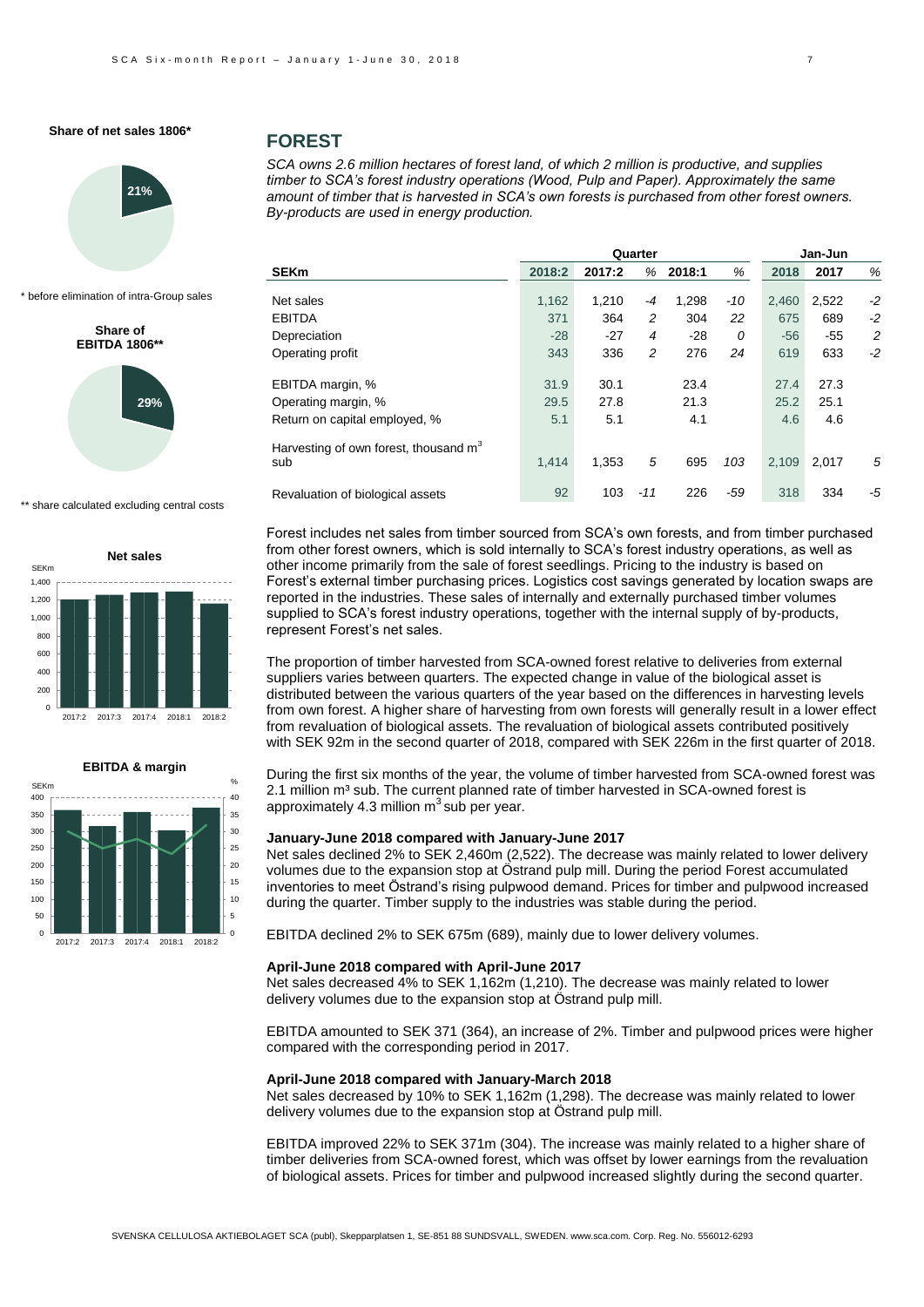

\*before elimination of intra-Group sales

**Share of EBITDA 1806\*\***



\*\* share calculated excluding central costs





### **WOOD**

*The Wood segment comprises five sawmills in Sweden, wood processing units with planing mills in Sweden, the UK and France, as well as a distribution and wholesale business. All by-products from the sawmills are used; chips are used as raw material at pulp and paper mills, sawdust is used in SCA's pellet manufacturing and bark in SCA's energy production.* 

| 2018:2 | 2017:2 | %     | 2018:1        | %     | 2018   | 2017   | %                |
|--------|--------|-------|---------------|-------|--------|--------|------------------|
|        |        |       |               |       |        |        |                  |
|        |        |       |               |       |        |        | 12               |
| 230    | 154    | 49    | 172           | 34    | 402    | 299    | 34               |
| $-52$  | $-55$  | -5    | $-56$         | -7    | $-108$ | $-117$ | -8               |
| 177    | 99     | 79    | 116           | 53    | 293    | 182    | 61               |
| 12.5   | 9.4    |       | 11.4          |       | 12.0   | 10.0   |                  |
| 9.6    | 6.0    |       | 7.7           |       | 8.7    | 6.1    |                  |
| 22.2   | 13.4   |       | 15.8          |       | 18.7   | 13.4   |                  |
| 697    | 705    | -1    | 607           | 15    | 1.304  | 1,306  | 0                |
|        | 1,846  | 1,637 | Quarter<br>13 | 1,503 | 23     | 3.349  | Jan-Jun<br>3,001 |

#### **January-June 2018 compared with January-June 2017**

Net sales increased 12% to SEK 3,349m (3,001). This increase was primarily attributable to higher selling prices.

EBITDA improved 34% to SEK 402m (299). The increase was attributable to higher selling prices and positive exchange rate effects. Higher raw material costs had a negative impact on earnings.

#### **April-June 2018 compared with April-June 2017**

Net sales increased 13% to SEK 1,846m (1,637). This increase was primarily attributable to higher selling prices.

EBITDA improved 49% to SEK 230m (154). The increase was attributable to higher selling prices and positive exchange rate effects. Higher raw material costs had a negative impact on earnings.

#### **April-June 2018 compared with January-March 2018**

Net sales increased 23% to SEK 1,846m (1,503). The increase was attributable to higher seasonal delivery volumes and higher selling prices.

EBITDA improved 34% to SEK 230m (172). The increase was attributable to higher selling prices and delivery volumes. Slightly higher raw material costs had a negative impact on earnings.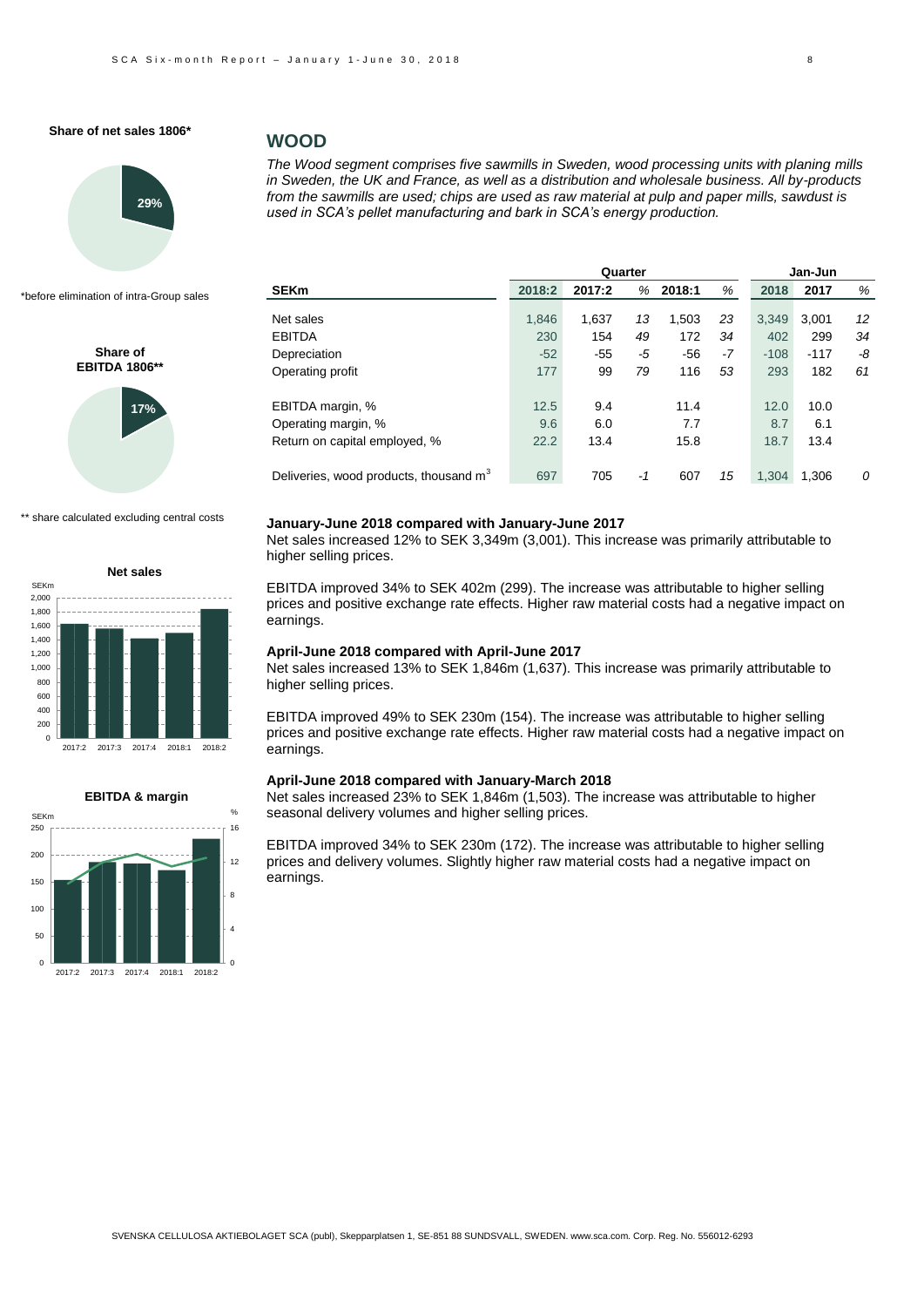

\*before elimination of intra-Group sales

# **3% Share of EBITDA 1806\*\***

\*\* share calculated excluding central costs

 $\overline{0}$ 200 400 600 800 2017:2 2017:3 2017:4 2018:1 2018:2 **Net sales** SEKm



### **PULP**

*The Pulp segment comprises softwood kraft pulp and chemical thermomechanical pulp (CTMP). The pulp is produced at the Östrand pulp mill, where a major investment project to expand the production capacity is ongoing.*

|                                   | Quarter |        |                              |        |                              | Jan-Jun |        |       |  |
|-----------------------------------|---------|--------|------------------------------|--------|------------------------------|---------|--------|-------|--|
| <b>SEKm</b>                       | 2018:2  | 2017:2 | %                            | 2018:1 | %                            | 2018    | 2017   | %     |  |
|                                   |         |        |                              |        |                              |         |        |       |  |
| Net sales                         | 485     | 585    | $-17$                        | 589    | $-18$                        | 1.074   | 1.226  | $-12$ |  |
| <b>EBITDA</b>                     | $-112$  | 71     | $\qquad \qquad \blacksquare$ | 178    | $\qquad \qquad \blacksquare$ | 66      | 175    | -62   |  |
| Depreciation                      | $-63$   | $-55$  | 15                           | $-65$  | -3                           | $-128$  | $-128$ | 0     |  |
| Operating profit                  | $-175$  | 16     | $\overline{a}$               | 113    | $\qquad \qquad \blacksquare$ | $-62$   | 47     |       |  |
| EBITDA margin, %                  | $-23.1$ | 12.1   |                              | 30.2   |                              | 6.1     | 14.3   |       |  |
| Operating margin, %               | $-36.1$ | 2.7    |                              | 19.2   |                              | $-5.8$  | 3.8    |       |  |
| Return on capital employed, %     | $-8.8$  | 1.2    |                              | 6.1    |                              | 1.8     | 4.0    |       |  |
| Deliveries, pulp, thousand tonnes | 74      | 114    | $-35$                        | 101    | $-27$                        | 175     | 242    | -28   |  |

The expanded pulp mill was put into operation in June following a planned expansion stop to complete the final stage of the sequential start-up. Production in the second quarter of 2018 was therefore limited.

#### **January-June 2018 compared with January-June 2017**

Net sales decreased by 12% to SEK 1,074m (1,226). The decrease was mainly related to lower deliveries as a result of the expansion stop in the second quarter. Higher prices had a positive effect on net sales.

EBITDA declined 62% to SEK 66m (175). EBITDA was impacted by costs for the start-up of the expanded Östrand pulp mill: (i) expansion stop costs of SEK 236m (73), (ii) planned project costs of SEK 31m (50), (iii) higher direct costs of SEK 75m (0). Refer to page 5 for details. Higher selling prices had a positive impact on earnings.

#### **April-June 2018 compared with April-June 2017**

Net sales declined 17% to SEK 485m (585). The decrease was mainly related to lower deliveries as a result of the expansion stop in the second quarter. Higher prices had a positive effect on net sales.

EBITDA was negative during the quarter and amounted to SEK -112m (71). EBITDA was impacted by costs for the start-up of the expanded Östrand pulp mill: (i) expansion stop costs of SEK 236m (65), (ii) planned project costs of SEK 15m (29), (iii) higher direct costs of SEK 50m (0). Refer to page 5 for details. Higher selling prices had a positive impact on earnings.

### **April-June 2018 compared with January-March 2018**

Net sales declined 18% to SEK 485m (589). The decrease was mainly related to lower deliveries as a result of the expansion stop in the second quarter. Slightly higher prices had a positive effect on net sales.

EBITDA amounted to SEK -112m (178). EBITDA was impacted by costs for the start-up of the expanded Östrand pulp mill: (i) expansion stop costs of SEK 236m (0), (ii) planned project costs of SEK 15m (16), (iii) higher direct costs of SEK 50m (25). Refer to page 5 for details. Slightly higher selling prices had a positive impact on earnings.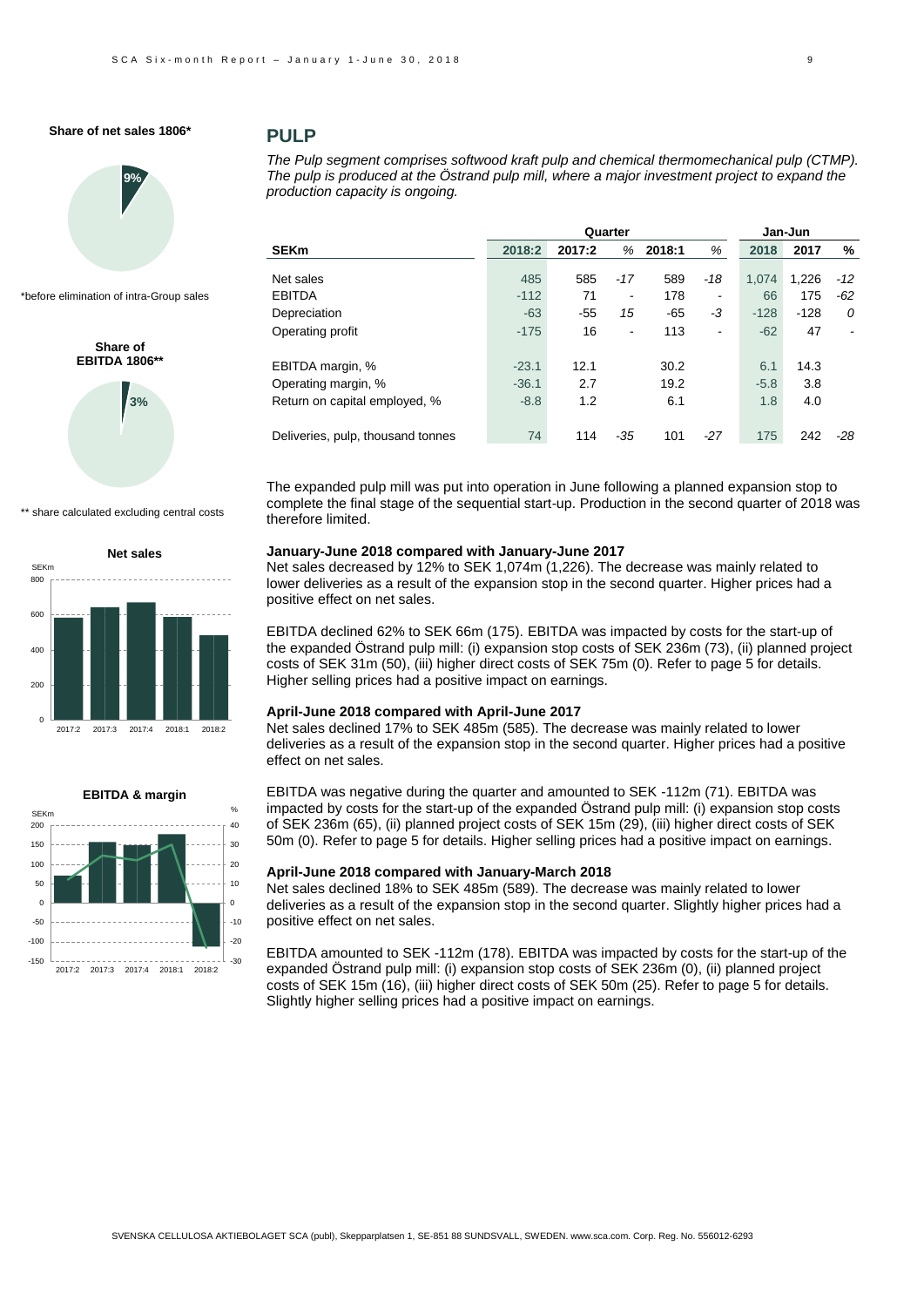

\*before elimination of intra-Group sales

**Share of EBITDA 1806\*\*** 



\*\* share calculated of total EBITDA excluding central costs





# **PAPER**

*The Paper segment comprises packaging paper (kraftliner) manufactured in Obbola and Munksund, and publication paper manufactured in Ortviken and used for magazines, catalogues and commercial print.*

|                                                                                    |        | Quarter |      | Jan-Jun   |    |        |        |     |
|------------------------------------------------------------------------------------|--------|---------|------|-----------|----|--------|--------|-----|
| <b>SEKm</b>                                                                        | 2018:2 | 2017:2  | %    | 2018:1    | %  | 2018   | 2017   | %   |
| Net sales                                                                          | 2,426  | 2,072   | 17   | 2,383     | 2  | 4.809  | 4,118  | 17  |
| <b>EBITDA</b>                                                                      | 618    | 291     | 112  | 586       | 5  | 1.204  | 559    | 115 |
| Depreciation                                                                       | $-140$ | $-136$  | 3    | $-131$    | 7  | $-271$ | $-263$ | 3   |
| Operating profit                                                                   | 477    | 156     | 206  | 455       | 5  | 932    | 297    | 214 |
| EBITDA margin, %                                                                   | 25.5   | 14.1    |      | 24.6      |    | 25.0   | 13.6   |     |
| Operating margin, %                                                                | 19.7   | 7.5     |      | 19.1      |    | 19.4   | 7.2    |     |
| Return on capital employed, %                                                      | 30.5   | 10.3    |      | 30.1      |    | 26.2   | 9.8    |     |
| Deliveries, kraftliner, thousand tonnes<br>Deliveries, publication paper, thousand | 203    | 218     | $-7$ | $207 - 2$ |    | 410    | 444    | -8  |
| tonnes                                                                             | 177    | 178     | $-1$ | 195       | -9 | 372    | 353    | 5   |

#### **January-June 2018 compared with January-June 2017**

Net sales increased 17% to SEK 4,809m (4,118). This increase was primarily attributable to higher selling prices for kraftliner and positive exchange rate effects. Lower delivery volumes for kraftliner were mainly attributable to planned changes in inventories.

EBITDA improved 115% to SEK 1,204 (559). This increase was primarily attributable to higher selling prices for kraftliner and positive exchange rate effects. The cost of planned maintenance stops amounted to SEK 34m (81).

#### **April-June 2018 compared with April-June 2017**

Net sales increased 17% to SEK 2,426m (2,072). This increase was primarily attributable to higher selling prices for kraftliner and positive exchange rate effects.

EBITDA improved 112% to SEK 618m (291). This increase was primarily attributable to higher selling prices for kraftliner and positive exchange rate effects. The cost of planned maintenance stops amounted to SEK 34m (78).

#### **April-June 2018 compared with January-March 2018**

Net sales were in line with the year-earlier period and amounted to SEK 2,426m (2,383). Higher selling prices and positive exchange rate effects were offset by lower delivery volumes of publication papers.

EBITDA improved 5% to SEK 618m (586). This increase, which was primarily attributable to higher selling prices for kraftliner and positive exchange rate effects, was partly offset by lower volumes. The cost of planned maintenance stops was SEK 34m (0).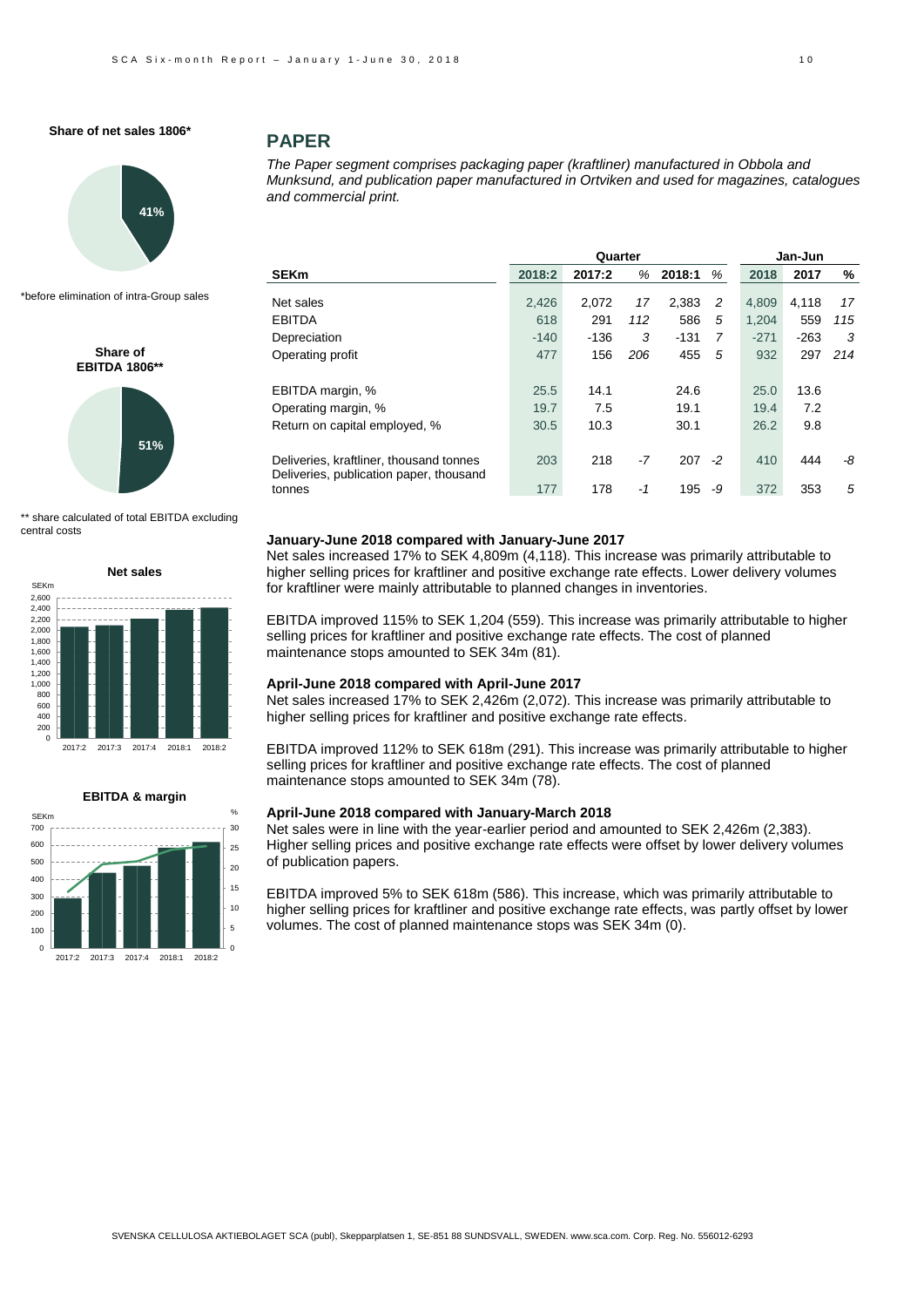The Board of Directors and President certify that the six-month report gives a true and fair view of the Parent Company's and the Group's operations, financial position and results, and describes material risks and uncertainties facing the company and the companies included in the Group.

### Sundsvall, July 25, 2018 SVENSKA CELLULOSA AKTIEBOLAGET SCA (publ)

| Par Boman                                     | <b>Charlotte Bengtsson</b>                                      | Lennart Evrell                                                           | Annemarie Gardshol                                              |
|-----------------------------------------------|-----------------------------------------------------------------|--------------------------------------------------------------------------|-----------------------------------------------------------------|
| Chairman of the Board                         | <b>Board Member</b>                                             | Board member                                                             | Board member                                                    |
| Martin Lindqvist                              | Lotta Lyrå                                                      | <b>Bert Nordberg</b>                                                     | Anders Sundström                                                |
| Board member                                  | Board member                                                    | Board member                                                             | Board member                                                    |
| Barbara Milian<br>Thoralfsson<br>Board member | Roger Bostrom<br>Board member,<br>appointed by<br>the employees | Johanna Viklund<br>Lindén Board member,<br>appointed by<br>the employees | Hans Wentjärv<br>Board member,<br>appointed by<br>the employees |

Ulf Larsson Board member President and CEO

#### **Review report**

Svenska Cellulosa Aktiebolaget SCA (publ), org.no. 556012-6293

#### **Introduction**

We have reviewed the condensed interim report for Svenska Cellulosa Aktiebolaget SCA (publ) as at June 30, 2018 and for the six months period then ended. The Board of Directors and the Managing Director are responsible for the preparation and presentation of this interim report in accordance with IAS 34 and the Swedish Annual Accounts Act. Our responsibility is to express a conclusion on this interim report based on our review.

#### **Scope of review**

We conducted our review in accordance with the International Standard on Review Engagements, ISRE 2410 *Review of Interim Financial Statements Performed by the Independent Auditor of the Entity*. A review consists of making inquiries, primarily of persons responsible for financial and accounting matters, and applying analytical and other review procedures. A review is substantially less in scope than an audit conducted in accordance with International Standards on Auditing and other generally accepted auditing standards in Sweden. The procedures performed in a review do not enable us to obtain assurance that we would become aware of all significant matters that might be identified in an audit. Accordingly, we do not express an audit opinion.

#### **Conclusion**

Based on our review, nothing has come to our attention that causes us to believe that the interim report is not prepared, in all material respects, in accordance with IAS 34 and the Swedish Annual Accounts Act regarding the Group, and in accordance with the Swedish Annual Accounts Act regarding the Parent Company.

Sundsvall July 25, 2018

Ernst & Young AB

Hamish Mabon Authorized Public Accountant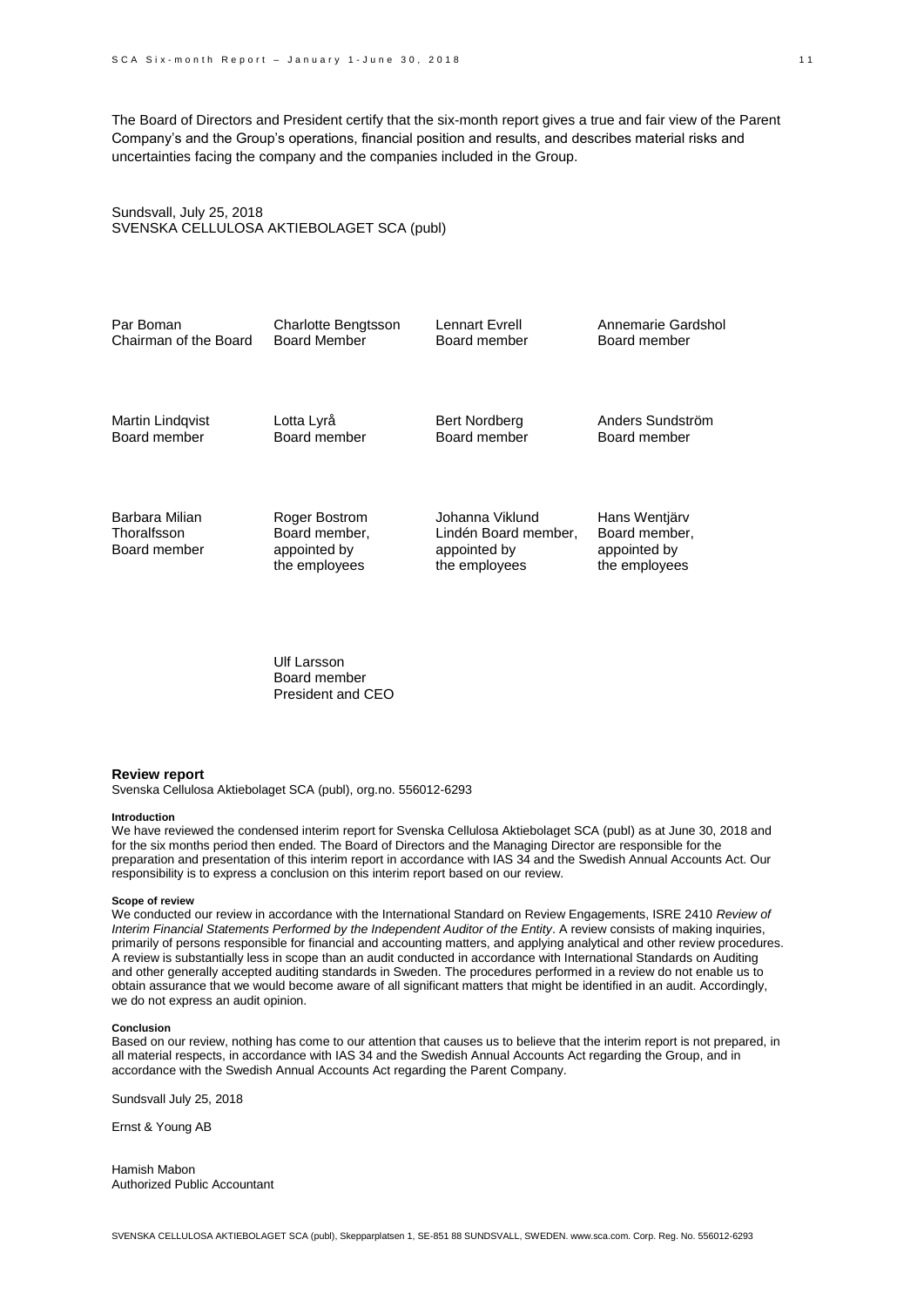### **DISTRIBUTION OF SHARES**

| June 30, 2018               | Class A    | Class B     | Total       |
|-----------------------------|------------|-------------|-------------|
| Registered number of shares | 64.587.831 | 637.754.658 | 702.342.489 |

At the end of the period, the proportion of Class A shares was 9.2%. In the second quarter, no Class A shares were converted to Class B shares at the request of shareholders. The total number of votes in the company amounted to 1,283,632,968.

### **EVENTS AFTER THE QUARTER**

No significant events took place after the end of the quarter.

## **FUTURE REPORTS**

- Financial statements for the third quarter will be published on October 30, 2018
- The year-end report will be published on January 30, 2019

# **INVITATION TO PRESS CONFERENCE ON SIX-MONTH REPORT 2018**

Members of the media and analysts are hereby invited to attend a press conference where this six-month report will be presented by the President and CEO, Ulf Larsson, and CFO, Toby Lawton.

Time: July 25, 2018 at 10:00 a.m.

The press conference will be webcast live a[t www.sca.com.](http://www.sca.com/) It is also possible to participate by telephone by calling:

Sweden: +46 (0) 8 5069 2180 UK: +44 (0) 2071 928 000 USA: +1 631 510 7495

Specify "SCA" or the conference ID: 3792928.

Sundsvall, July 25, 2018

SVENSKA CELLULOSA AKTIEBOLAGET SCA (publ)

Ulf Larsson President and CEO

#### **For further information, please contact**

Ulf Larsson, President and CEO, +46 (0)60 19 46 46 Toby Lawton, CFO, +46 (0)60 19 31 09 Björn Lyngfelt, Senior Vice President, Group Communications, +46 (0)60 19 34 98 Andreas Ewertz, Investor Relations Director, +46 (0)60 19 31 97

#### **Please note**:

This is information that SCA is obliged to make public pursuant to the EU Market Abuse Regulation and the Securities Markets Act. This report has been prepared in both Swedish and English versions. In case of variations in the content between the two versions, the Swedish version shall govern. The information was submitted for publication, through the agency of the contact person set out below, on July 25, 2018 at 8:00 a.m. CET. The report has been reviewed by the company's auditors.

Björn Lyngfelt, Senior Vice President, Group Communications, +46 (0)60 19 34 98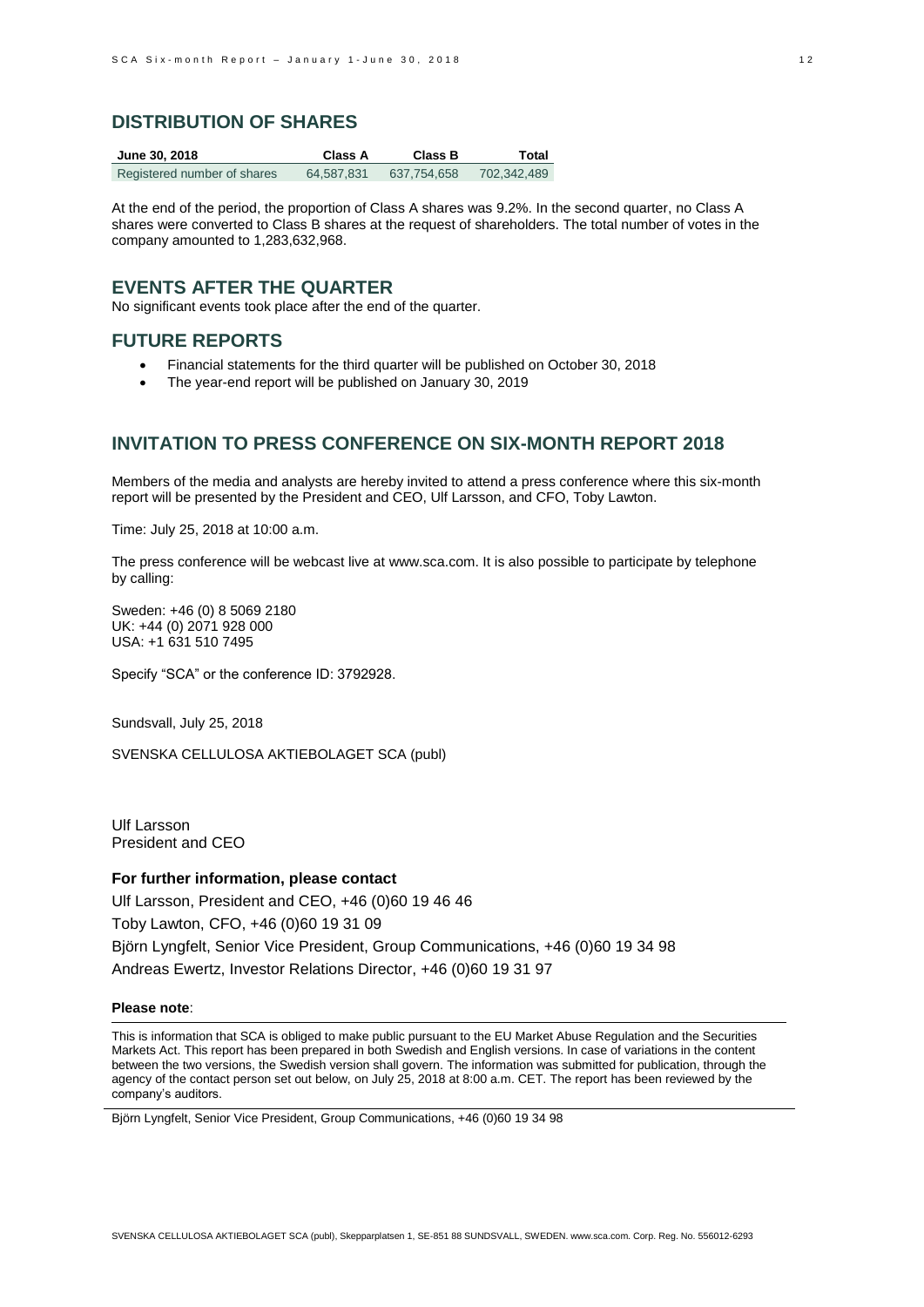# **CONSOLIDATED STATEMENT OF PROFIT OR LOSS**

|                                                             | Quarter        |          |                |          |       | Jan-Jun        |             |                |  |
|-------------------------------------------------------------|----------------|----------|----------------|----------|-------|----------------|-------------|----------------|--|
| <b>SEKm</b>                                                 | 2018:2         | 2017:2   |                | % 2018:1 | ℅     | 2018           | 2017        | %              |  |
| Net sales                                                   | 4.670          | 4,222    | 11             | 4,400    | 6     | 9,070          | 8,191       | 11             |  |
| Other income                                                | 419            | 337      | 24             | 542      | $-23$ | 961            | 802         | 20             |  |
| Change in inventories                                       | 11             | $-77$    |                | 52       |       | 63             | $-104$      |                |  |
| Change in value in biological assets                        | 92             | 103      | $-11$          | 226      | -59   | 318            | 334         | -5             |  |
| Raw materials and consumables                               | $-1,624$       | $-1,423$ | 14             | $-1,654$ | $-2$  | $-3,278$       | $-2,926$    | 12             |  |
| Personnel costs                                             | $-786$         | $-708$   | 11             | $-732$   | 7     | $-1,518$       | $-1,367$    | 11             |  |
| Other external costs                                        | $-1,748$       | $-1,628$ | $\overline{7}$ | $-1,660$ | 5     | $-3,408$       | $-3,297$ 3  |                |  |
| Share of profits of associates                              | 0              | 0        |                | 1        |       | $\mathbf{1}$   | $\mathbf 0$ |                |  |
| Items affecting comparability                               | 0              | $-103$   |                | 0        |       | $\overline{0}$ | $-113$      |                |  |
| <b>EBITDA</b>                                               | 1,034          | 724      | 43             | 1,175    | -12   | 2,209          | 1,521       | 45             |  |
| Depreciation                                                | $-290$         | $-273$   | 6              | $-286$   | 1     | $-576$         | $-572$      | $\overline{1}$ |  |
| <b>Operating profit</b>                                     | 744            | 451      | 65             | 889      | -16   | 1,633          | 949         | 72             |  |
| <b>Financial items</b>                                      | $-4$           | -39      |                | 1        |       | $-3$           | $-75$       |                |  |
| Profit before tax                                           | 740            | 412      | 80             | 890      | -17   | 1,630          | 874         | 86             |  |
| Tax                                                         | 369            | $-124$   |                | -191     |       | 178            | $-223$      |                |  |
| Net Profit for the period from continuing operations        | 1,109          | 288      | 285            | 699      | 59    | 1,808          | 651         | 178            |  |
| Net profit for the period from discontinued operations      | 0              | 138,625  |                | 0        |       | $\overline{0}$ | 140,281     |                |  |
| Net Profit for the period from continuing and discontinued  |                |          |                |          |       |                |             |                |  |
| operations                                                  | 1,109          | 138,913  |                | 699      |       | 1,808          | 140,932     |                |  |
|                                                             |                |          |                |          |       |                |             |                |  |
| Earnings attributable to:                                   |                |          |                |          |       |                |             |                |  |
| Owners of the parent                                        |                |          |                |          |       |                |             |                |  |
| Profit from continuing operations                           | 1,109          | 288      |                | 699      |       | 1,808          | 651         |                |  |
| Profit from discontinued operations                         | $\overline{0}$ | 138,495  |                | 0        |       | $\overline{0}$ | 139,955     |                |  |
|                                                             |                |          |                |          |       |                |             |                |  |
| Net Profit from continuing and discontinued operations      | 1,109          | 138,783  |                | 699      |       | 1,808          | 140,606     |                |  |
|                                                             |                |          |                |          |       |                |             |                |  |
| <b>Non-controlling interests</b>                            |                |          |                |          |       |                |             |                |  |
| Profit from continuing operations                           | 0              | 0        |                | 0        |       | $\overline{0}$ | 0           |                |  |
| Profit from discontinued operations                         | 0              | 130      |                | 0        |       | $\overline{0}$ | 326         |                |  |
|                                                             |                | 130      |                | 0        |       | $\bf{0}$       |             |                |  |
| Profit from continuing and discontinued operations          | 0              |          |                |          |       |                | 326         |                |  |
| Average no. of shares, millions <sup>1</sup>                | 702.3          | 702.3    |                | 702.3    |       | 702.3          | 702.3       |                |  |
|                                                             |                |          |                |          |       |                |             |                |  |
| Earnings per share SEK - continuing operations <sup>1</sup> | 1.58           | 0.41     |                | 1.00     |       | 2.57           | 0.93        |                |  |
| Earnings per share SEK - total company <sup>1</sup>         | 1.58           | 197.60   |                | 1.00     |       | 2.57           | 200.20      |                |  |
|                                                             |                |          |                |          |       |                |             |                |  |
| <sup>1</sup> There are no dilution effects                  |                |          |                |          |       |                |             |                |  |
| Percent                                                     | 2018:2         | 2017:2   |                | 2018:1   |       | 1806           | 1706        |                |  |
| <b>EBITDA</b> margin                                        | 22.1           | 17.1     |                | 26.7     |       | 24.4           | 18.6        |                |  |
| Operating margin                                            | 15.9           | 10.7     |                | 20.2     |       | 18.0           | 11.6        |                |  |
| Net margin                                                  | 23.7           | 6.9      |                | 15.9     |       | 19.9           | $8.0\,$     |                |  |
|                                                             |                |          |                |          |       |                |             |                |  |
| Adjusted EBITDA margin                                      | 22.1           | 19.6     |                | 26.7     |       | 24.4           | 19.9        |                |  |
| Adjusted operating margin                                   | 15.9           | 13.1     |                | 20.2     |       | 18.0           | 13.0        |                |  |
|                                                             |                |          |                |          |       |                |             |                |  |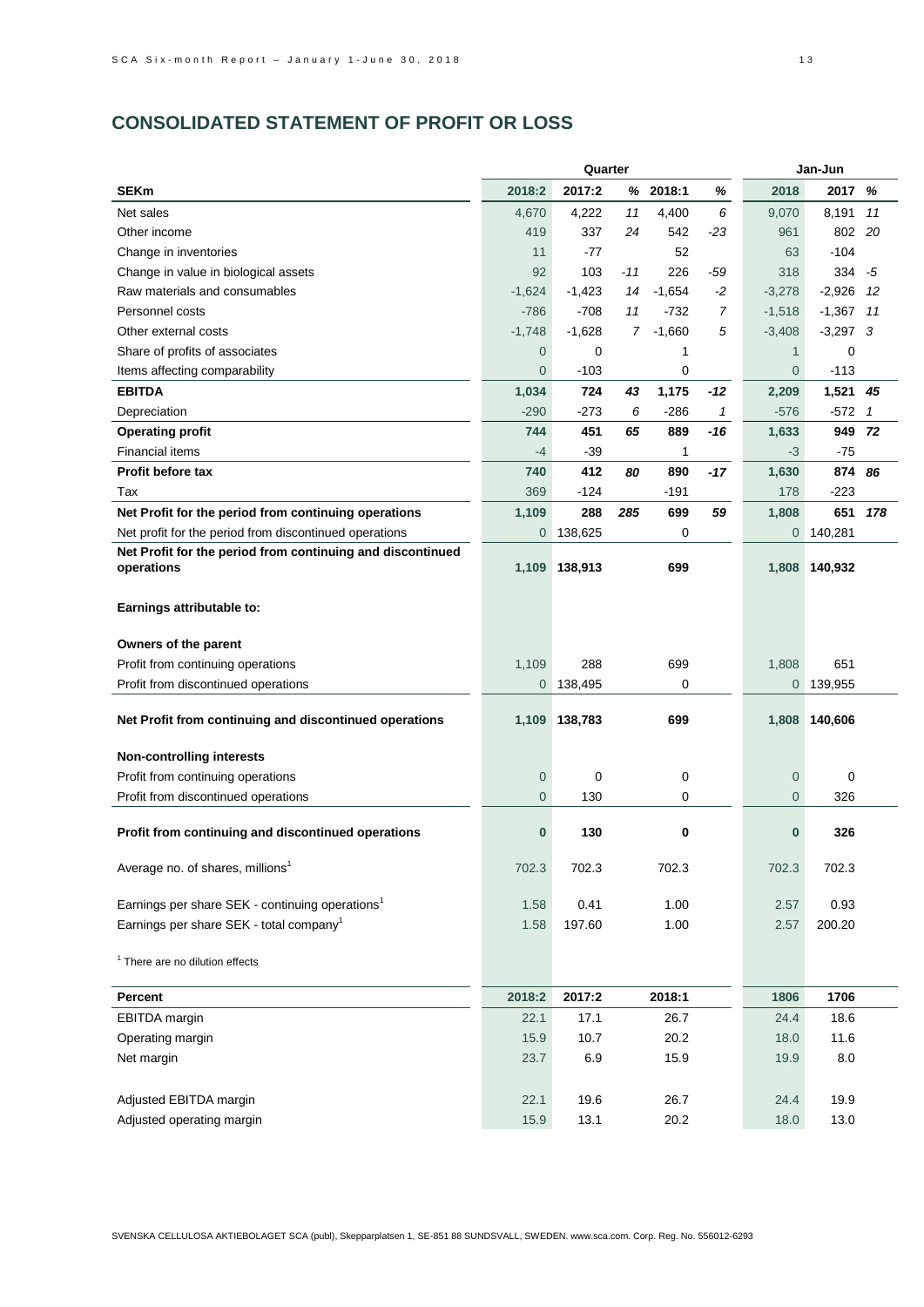# **CONSOLIDATED STATEMENT OF COMPREHENSIVE INCOME**

|                                                                                     | Quarter        |                |               | Jan-Jun        |         |  |
|-------------------------------------------------------------------------------------|----------------|----------------|---------------|----------------|---------|--|
| <b>SEKm</b>                                                                         | 2018:2         |                | 2017:2 2018:1 | 2018           | 2017    |  |
| Profit for the period, continuing operations                                        | 1,109          | 288            | 699           | 1,808          | 651     |  |
| Profit for the period, discontinued operations                                      | $\overline{0}$ | 138,625        | 0             | $\overline{0}$ | 140,281 |  |
| Profit for the period                                                               | 1,109          | 138,913        | 699           | 1,808          | 140,932 |  |
|                                                                                     |                |                |               |                |         |  |
| Other comprehensive income for the period:                                          |                |                |               |                |         |  |
| Items that may not be reclassified to the income statement                          |                |                |               |                |         |  |
| Revaluation of defined benefit pension plans                                        | $-264$         | 136            | $-159$        | $-423$         | 437     |  |
| Income tax attributable to components of other comprehensive income                 | 60             | $-30$          | 35            | 95             | -97     |  |
| <b>Total continuing operations</b>                                                  | $-204$         | 106            | $-124$        | $-328$         | 340     |  |
| Total discontinued operations                                                       | $\Omega$       | 87             | $\Omega$      | $\overline{0}$ | 630     |  |
| Total                                                                               | $-204$         | 193            | $-124$        | $-328$         | 970     |  |
| Items that have been or may be reclassified subsequently to the<br>income statement |                |                |               |                |         |  |
| Available-for-sale financial assets                                                 | $\overline{0}$ | 1              | 0             | $\overline{0}$ | 1       |  |
| Cash flow hedges                                                                    | 48             | 9              | -97           | $-49$          | -46     |  |
| Translation differences in foreign operations                                       | $-20$          | $-2$           | 46            | 26             | $-1$    |  |
| Gains/losses from hedges of net investments in foreign operations                   | $\theta$       | $\mathbf{1}$   | 0             | $\overline{0}$ | 0       |  |
| Income tax attributable to components of other comprehensive income                 | $-9$           | -2             | 22            | 13             | 10      |  |
| <b>Total continuing operations</b>                                                  | 19             | $\overline{7}$ | $-29$         | $-10$          | $-36$   |  |
| Total discontinued operations                                                       | $\overline{0}$ | $-831$         | 0             | $\overline{0}$ | -689    |  |
| Total                                                                               | 19             | -824           | -29           | $-10$          | -725    |  |
| Other comprehensive income for the period, net of tax                               |                |                |               |                |         |  |
| <b>Total, continuing operations</b>                                                 | $-185$         | 113            | $-153$        | $-338$         | 304     |  |
| Total, discontinued operations                                                      | $\overline{0}$ | $-744$         | 0             | $\overline{0}$ | $-59$   |  |
| <b>Total</b>                                                                        | $-185$         | $-631$         | $-153$        | $-338$         | 245     |  |
| Total comprehensive income for the period                                           |                |                |               |                |         |  |
| <b>Total, continuing operations</b>                                                 | 924            | 401            | 546           | 1,470          | 955     |  |
| Total, discontinued operations                                                      | 0              | 137,881        | 0             | 0              | 140,222 |  |
| <b>Total</b>                                                                        | 924            | 138,282        | 546           | 1,470          | 141,177 |  |
| Total comprehensive income attributable to:                                         |                |                |               |                |         |  |
| Owners of the parent                                                                | 924            | 138,288        | 546           | 1,470          | 141,009 |  |
| Non-controlling interests                                                           | $\overline{0}$ | -6             | $\Omega$      | $\mathbf{0}$   | 168     |  |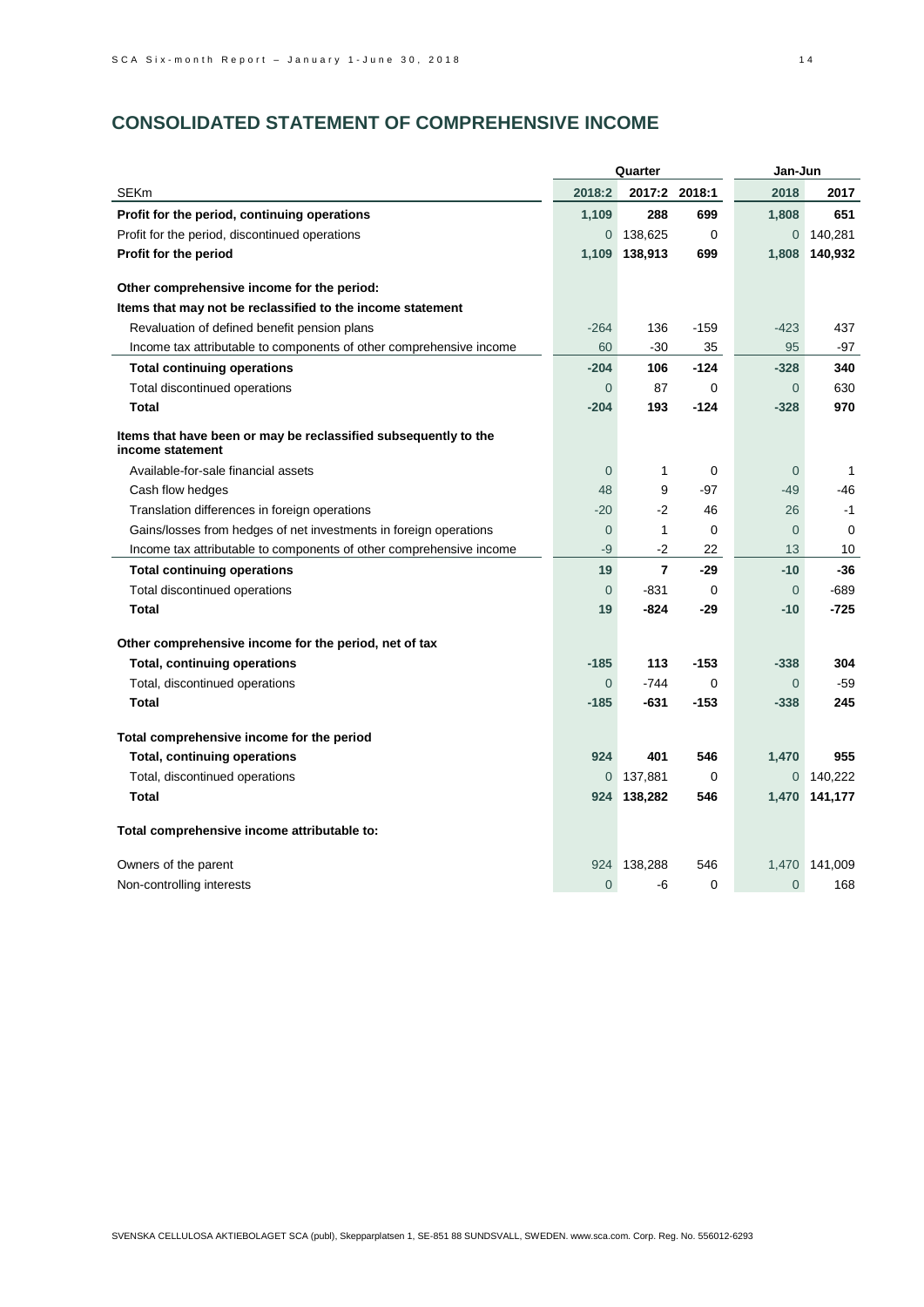# **CONDENSED CONSOLIDATED BALANCE SHEET**

| <b>SEKm</b>                                | June 30, 2018  | December 31, 2017 |
|--------------------------------------------|----------------|-------------------|
| <b>ASSETS</b>                              |                |                   |
| <b>Non-current assets</b>                  |                |                   |
| Goodwill and other intangible assets       | 103            | 94                |
| Buildings, land, machinery and equipment   | 18,087         | 17,104            |
| <b>Biological assets</b>                   | 31,693         | 31,386            |
| Other non-current assets                   | 857            | 1,123             |
| <b>Total non-current assets</b>            | 50,740         | 49,707            |
| <b>Current assets</b>                      |                |                   |
| Inventories                                | 3,612          | 3,460             |
| Trade receivables                          | 2,872          | 2,299             |
| Other current receivables                  | 828            | 707               |
| Cash and cash equivalents                  | 589            | 538               |
| <b>Total current assets</b>                | 7,901          | 7,004             |
| <b>Total assets</b>                        | 58,641         | 56,711            |
| <b>EQUITY AND LIABILITIES</b>              |                |                   |
| Equity                                     |                |                   |
| <b>Owners of the Parent</b>                |                |                   |
| Share capital                              | 2,350          | 2,350             |
| Share premium                              | 6,830          | 6,830             |
| Reserves                                   | $-230$         | $-219$            |
| Retained earnings                          | 28,214         | 27,790            |
| <b>Non-controlling interests</b>           | $\overline{2}$ | 2                 |
| <b>Total equity</b>                        | 37,166         | 36,753            |
| <b>Non-current liabilities</b>             |                |                   |
| Non-current financial liabilities          | 4,272          | 3,675             |
| Provisions for pensions                    | 478            | 366               |
| Deferred tax liabilities                   | 8,068          | 8,381             |
| Other non-current liabilities & provisions | 127            | 116               |
| <b>Total non-current liabilities</b>       | 12,945         | 12,538            |
| <b>Current liabilities</b>                 |                |                   |
| <b>Current financial liabilities</b>       | 3,907          | 3,502             |
| Trade payables                             | 3,239          | 2,900             |
| Other current liabilities                  | 1,384          | 1,018             |
| <b>Total current liabilities</b>           | 8,530          | 7,420             |
| <b>Total liabilities</b>                   | 21,475         | 19,958            |
| <b>Total liabilities and equity</b>        | 58,641         | 56,711            |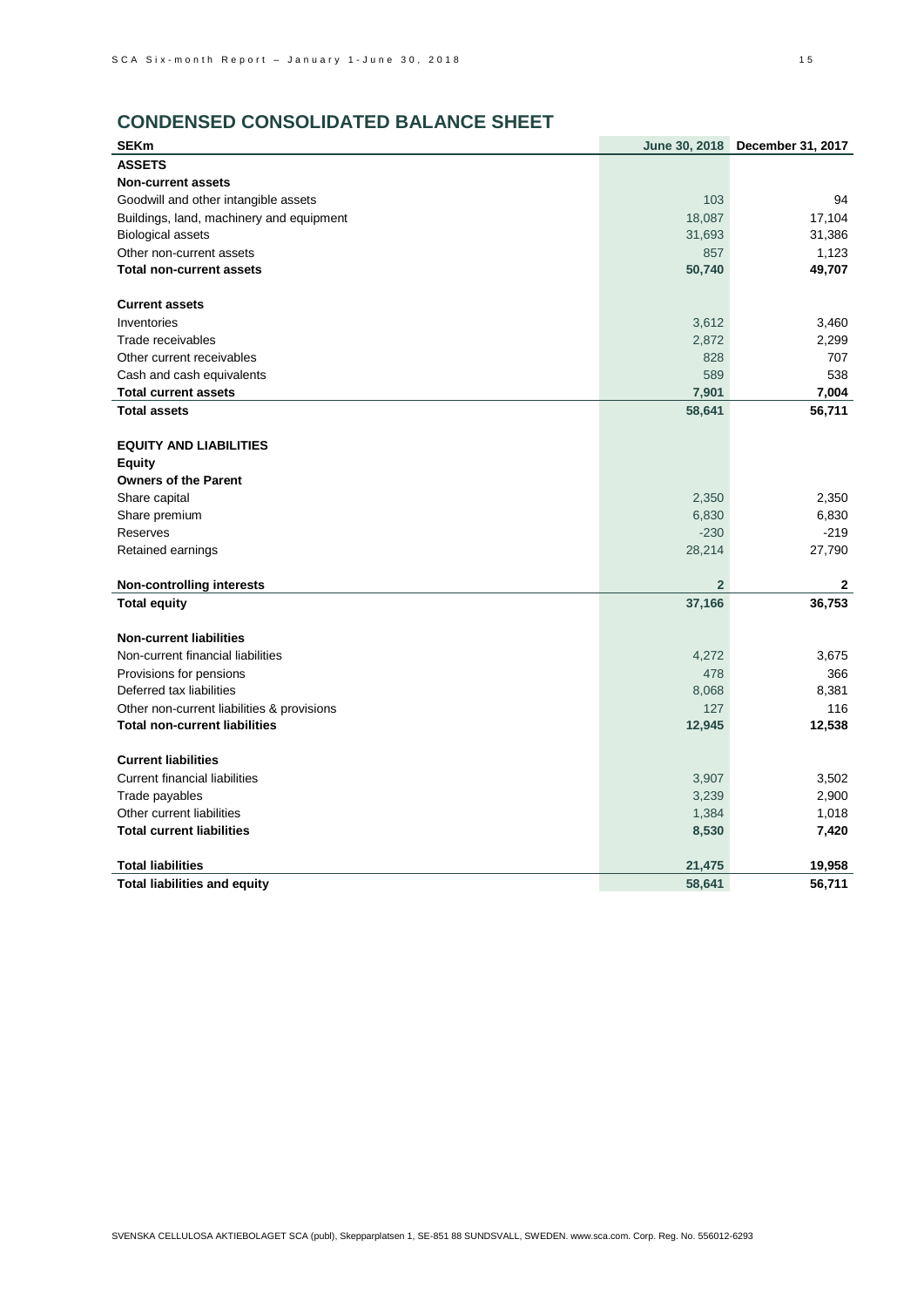# **CONSOLIDATED STATEMENT OF CHANGES IN EQUITY**

|                                                                    | Jan-Jun        | Full year    |
|--------------------------------------------------------------------|----------------|--------------|
| <b>SEKm</b>                                                        | 2018           | 2017         |
| Attributable to owners of the parent                               |                |              |
| Opening balance, January 1                                         | 36,751         | 73,142       |
| Total comprehensive income for the period                          | 1,470          | 142,049      |
| Cash dividend                                                      | $-1,054$       | $-4,214$     |
| Dividend of Essity shares                                          | $\Omega$       | $-174,448$   |
| Private placement to non-controlling interest                      | $\Omega$       | 499          |
| Private placement to non-controlling interest, dilution            | $\Omega$       | $-288$       |
| Acquisition of non-controlling interests                           | $\Omega$       | 15           |
| Remeasurement effect upon acquisition of non-controlling interests | $-3$           | -4           |
| <b>Closing balance</b>                                             | 37,164         | 36,751       |
|                                                                    |                |              |
| <b>Non-controlling interests</b>                                   |                |              |
| Opening balance, January 1                                         | $\overline{2}$ | 6.377        |
| Total comprehensive income for the period                          | $\Omega$       | 168          |
| Cash dividend                                                      | $\overline{0}$ | $-130$       |
| Dividend of Essity shares                                          | $\Omega$       | $-7,242$     |
| Private placement to non-controlling interest                      | $\Omega$       | 461          |
| Private placement to non-controlling interest, dilution            | $\Omega$       | 288          |
| Acquisition of non-controlling interests                           | $\Omega$       | 80           |
| <b>Closing balance</b>                                             | $\overline{2}$ | $\mathbf{2}$ |
| Total equity, closing balance                                      | 37,166         | 36,753       |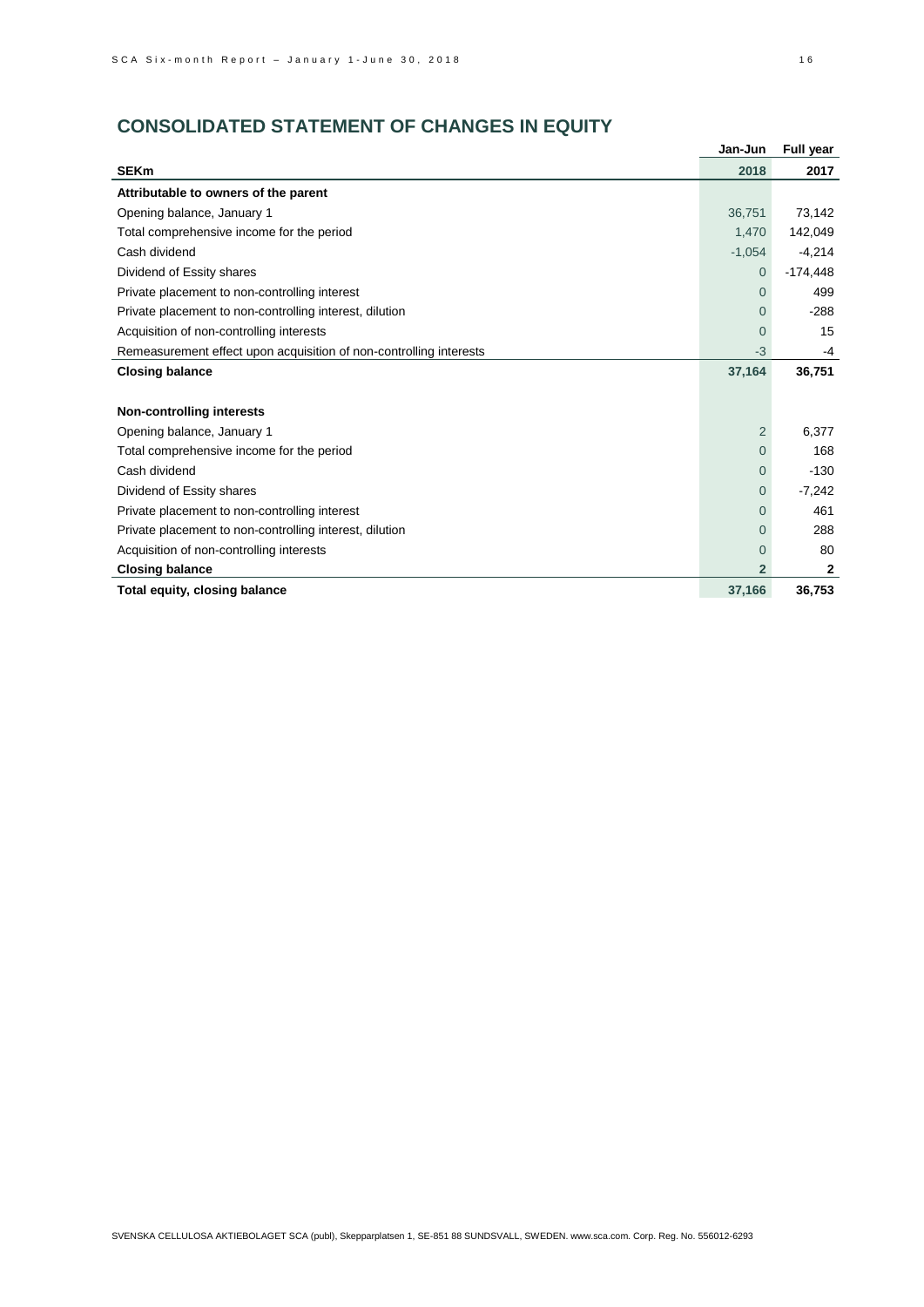# **CONSOLIDATED CASH FLOW STATEMENT**

|                                                                             |                | Jan-Jun  |
|-----------------------------------------------------------------------------|----------------|----------|
| <b>SEKm</b>                                                                 | 2018           | 2017     |
| <b>Operating activities</b>                                                 |                |          |
| Profit before tax                                                           | 1,630          | 875      |
| Adjustment for non-cash items <sup>1</sup>                                  | 255            | 202      |
| Paid tax                                                                    | $-13$          | $-19$    |
| Cash flow from operating activities before changes in working capital       | 1,872          | 1,058    |
| Cash flow from changes in working capital                                   |                |          |
| Change in inventories                                                       | $-127$         | 127      |
| Change in operating receivables                                             | $-679$         | $-256$   |
| Change in operating liabilities                                             | 461            | 170      |
| Cash flow from operating activities                                         | 1,527          | 1,099    |
|                                                                             |                |          |
| <b>Investing activities</b>                                                 |                |          |
| Current capital expenditures in non-current assets, net                     | $-276$         | $-289$   |
| Strategic capital expenditures in non-current assets                        | $-1,122$       | $-1,476$ |
| Repayment of loans from external parties                                    | $-1$           | 216      |
| Cash flow from investing activities                                         | $-1,399$       | $-1,549$ |
|                                                                             |                |          |
| <b>Financing activities</b>                                                 |                |          |
| Loans raised                                                                | 2,680          | 7,754    |
| Amortization of loans                                                       | $-1,719$       | $-2,064$ |
| Listing costs                                                               | $\Omega$       | $-121$   |
| Dividend                                                                    | $-1,054$       | $-4,214$ |
| Cash flow from financing activities                                         | $-93$          | 1,355    |
|                                                                             |                |          |
| Net cash flow for the period                                                | 35             | 905      |
| Cash and cash equivalents at the beginning of the period                    | 538            | 238      |
| Translation differences in cash and cash equivalents                        | 16             | $-4$     |
| Cash and cash equivalents at the end of the period                          | 589            | 1,139    |
|                                                                             |                |          |
| Cash flow from operating activities per share SEK                           | 2.17           | 1.56     |
| <sup>1</sup> Depreciation/amortization and impairment of non-current assets | 576            | 572      |
| Fair-value measurement of biological assets                                 | $-318$         | $-334$   |
| Gains/loss on assets sales and swaps of assets                              | $-26$          | 2        |
| Gain/loss on divestments                                                    | $\overline{0}$ | 56       |
| Other                                                                       | 23<br>255      | $-93$    |
| Total                                                                       |                | 202      |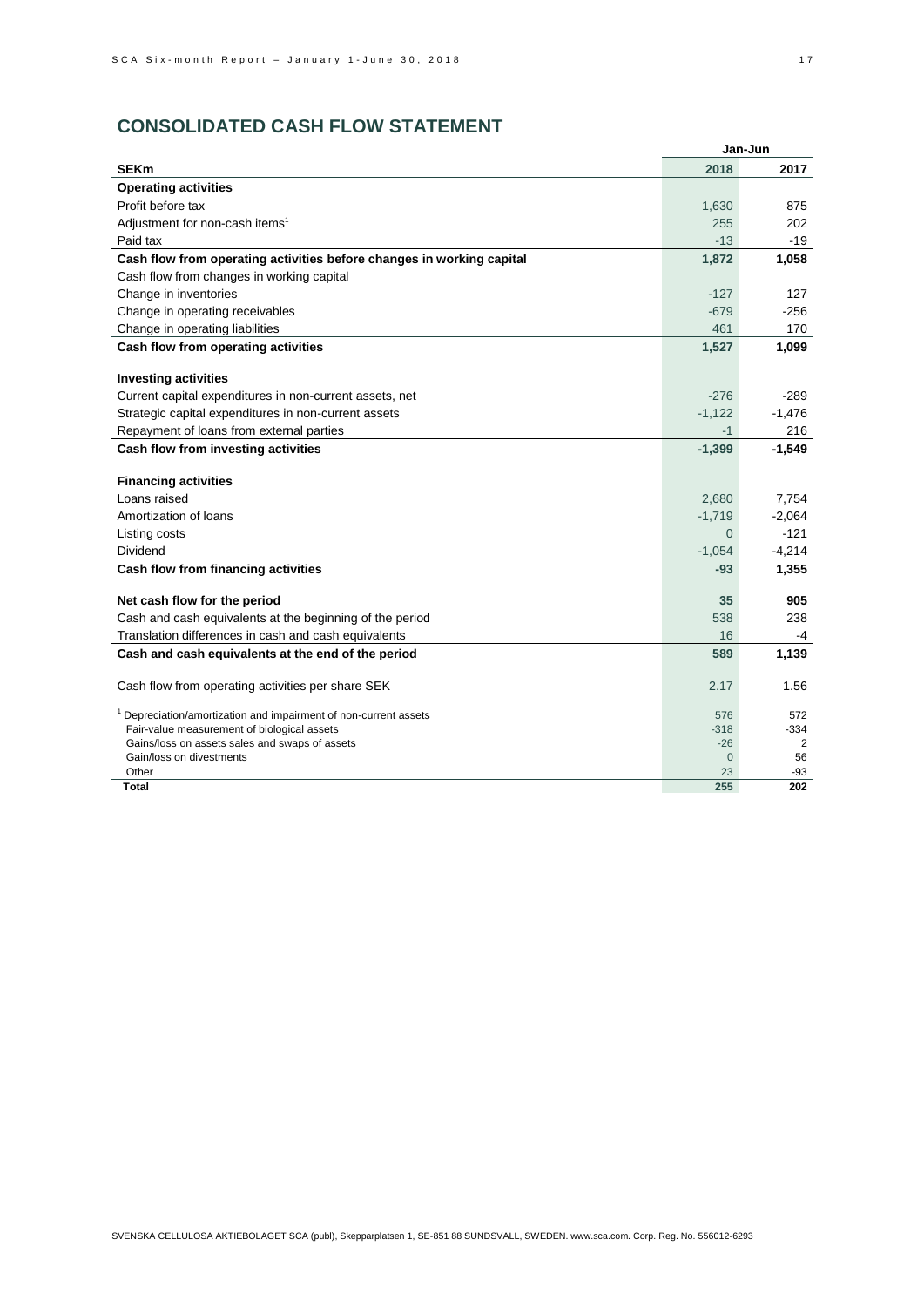# **INCOME STATEMENT PARENT COMPANY**

|                                               | Jan-Jun |        |
|-----------------------------------------------|---------|--------|
| <b>SEKm</b>                                   | 2018    | 2017   |
| Other operating income                        | 124     | 106    |
| Other operating expenses                      | $-90$   | $-510$ |
| Personnel costs                               | $-57$   | $-18$  |
| <b>EBITDA</b>                                 | $-23$   | -422   |
| Depreciation                                  | $-38$   | -37    |
| <b>Operating profit</b>                       | $-61$   | $-459$ |
| Result from participations in Group companies | 850     | 0      |
| <b>Financial items</b>                        | 75      | $-23$  |
| Profit before tax                             | 864     | $-482$ |
| Appropriations and tax                        | 105     | 256    |
| Profit for the period                         | 969     | $-226$ |

Other operating income was mainly related to remuneration for the granting of felling rights for the Parent Company's forest land.

As of January 1, 2018, the Parent Company changed its method of measurement of financial derivatives from historical cost to fair value, in order to comply with IFRS 9. The impact of this change on profit or loss at June 30, 2018 is a reduction in financial items of SEK 13m. In the balance sheet at June 30, 2018, financial non-current assets increased by SEK 106m, current assets by SEK 504m, non-current liabilities by SEK 107m and current liabilities by SEK 508m. Equity decreased by SEK 6m, which is the result of the change in profit or loss at June 30, 2018 (SEK -13m) and an adjustment of the opening balance from the previous fiscal year (SEK +7m, see below).

The change in method of measurement of financial derivatives from historical cost to fair value has entailed an adjustment of the comparative year. The change had no material impact on profit or loss at June 30, 2017. In the balance sheet at December 31, 2017, financial non-current assets increased by SEK 46m, current assets by SEK 128m, current liabilities by SEK 166m, provisions by SEK 1m and equity by SEK 7m, corresponding to the change in profit or loss at December 31, 2017.

# **BALANCE SHEET PARENT COMPANY**

| <b>SEKm</b>                              | June 30, 2018 | December 31, 2017 |
|------------------------------------------|---------------|-------------------|
| Tangible non-current assets              | 8,349         | 8,365             |
| Financial non-current assets             | 4,868         | 4,941             |
| <b>Total non-current assets</b>          | 13,217        | 13,306            |
| Current assets                           | 16,749        | 15,674            |
| <b>Total assets</b>                      | 29,966        | 28,980            |
|                                          |               |                   |
| Restricted equity                        | 11,373        | 11,373            |
| Non-restricted equity                    | 7,097         | 7,181             |
| <b>Total equity</b>                      | 18,470        | 18,554            |
| Provisions                               | 1,501         | 1,607             |
| Non-current liabilities                  | 4,180         | 3,600             |
| <b>Current liabilities</b>               | 5,815         | 5,219             |
| Total equity, provisions and liabilities | 29,966        | 28,980            |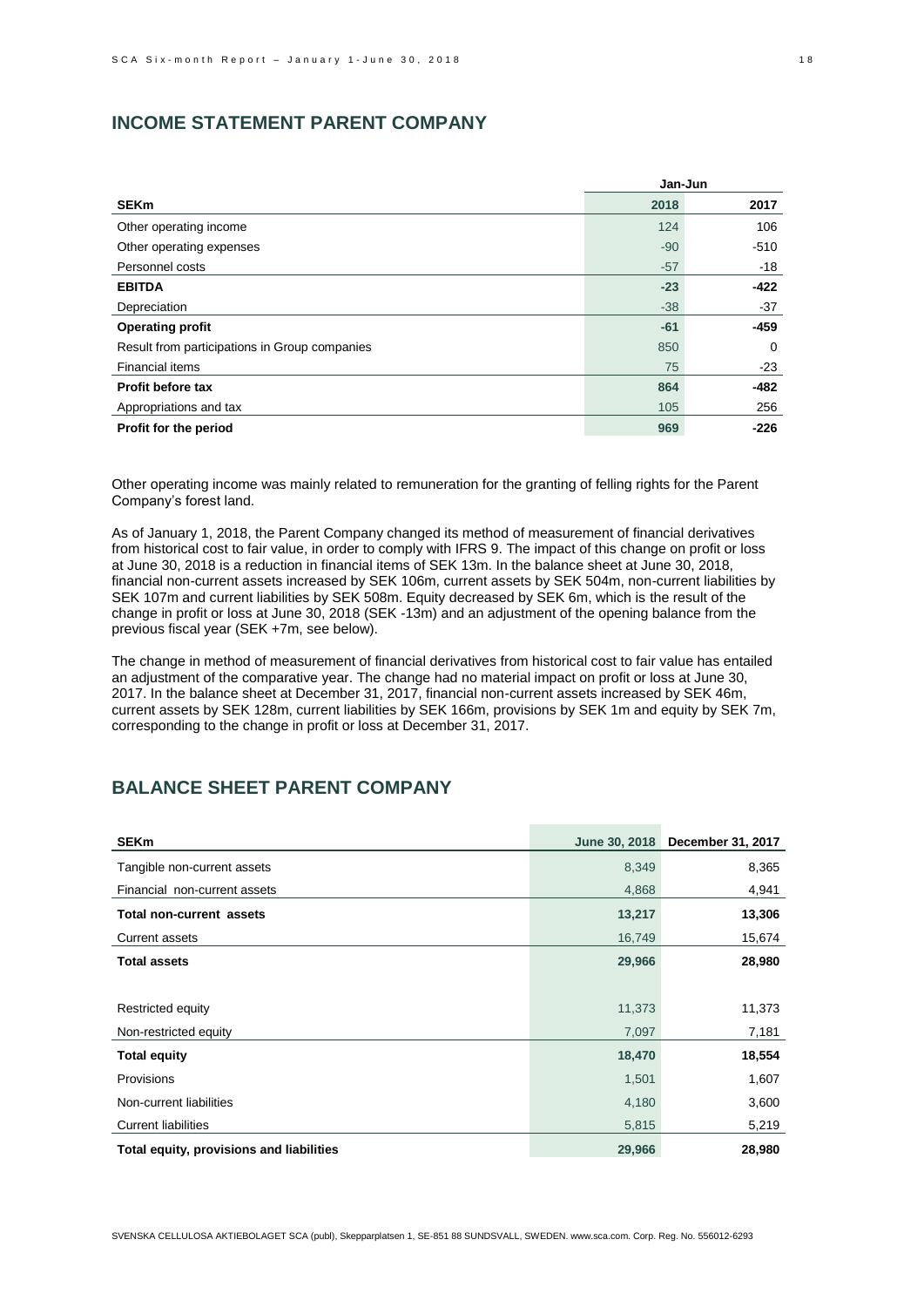# **NOTES**

# **1. ACCOUNTING PRINCIPLES**

This interim report has been prepared in accordance with IAS 34 and recommendation RFR 1 of the Swedish Financial Reporting Board, and with regards to the Parent Company, RFR 2.

At January 1, 2018, two new accounting standards came into force, IFRS 9 Financial Instruments and IFRS 15 Revenue from Contracts with Customers, which entailed a change in the Group's accounting principles.

IFRS 9 is divided into three areas: Classification and measurement of financial assets and liabilities, impairment and hedge accounting. Classification and measurement took place using the categories stated in IFRS 9 without any significant impact on the balance sheet. The application of an impairment model adapted to the requirements of IFRS 9 resulted in a reduction in equity by about SEK 3m in conjunction with the implementation of the standard. The application of IFRS 9 entailed a revision of the Group's hedging documentation, but the application has had no effect on the Group's financial statements.

No translation effects arose in connection with the implementation of IFRS 15. Equity was thus not impacted by the transition to the new standard.

Translation differences on trade receivables were previously recognized on the line net sales. As of January 1, 2018, translation differences on trade receivables are recognized as other operating income.

In view of the implementation of IFRS 9, the Parent Company has changed method for the measurement of financial derivatives as of January 1, 2018. Refer to page 17.

#### **Effects of future accounting standards**

IFRS 16 Leases is to be applied as of January 1, 2019. SCA has commenced preparations to transition to the new standard, for example, by implementing system support that will facilitate compliance with the standard. Training of the organization in the new standard has been intensified as has the work to identify and evaluate the relevant leases. The assessment is that the new standard will affect SCA insofar as all leases for premises, vehicles and other large leasing objects will be recognized in the balance sheet. In turn, this will impact several performance measures, such as EBITDA, operating profit, net financial items, capital employed, return on capital employed and net debt.

No material changes took place to assessments regarding new or amended accounting standards after 2018 compared with the assessments presented in SCA's 2017 Annual Report.

# **2. REVENUE FROM CONTRACTS WITH CUSTOMERS**

### **NET SALES PER REGION**

|                       | Jan-Jun |       |  |
|-----------------------|---------|-------|--|
| <b>MSEK</b>           | 2018    | 2017  |  |
| Sweden                | 1,282   | 1,237 |  |
| EU excl. Sweden       | 5,869   | 5,134 |  |
| <b>Rest of Europe</b> | 491     | 425   |  |
| Rest of world         | 1,428   | 1,395 |  |
| <b>Total Group</b>    | 9,070   | 8,191 |  |

# **3. RISKS AND UNCERTAINTIES**

SCA's risk exposure and risk management are described on pages 50-53 of the 2017 Annual Report. No significant changes have taken place, that have affected the reported risks.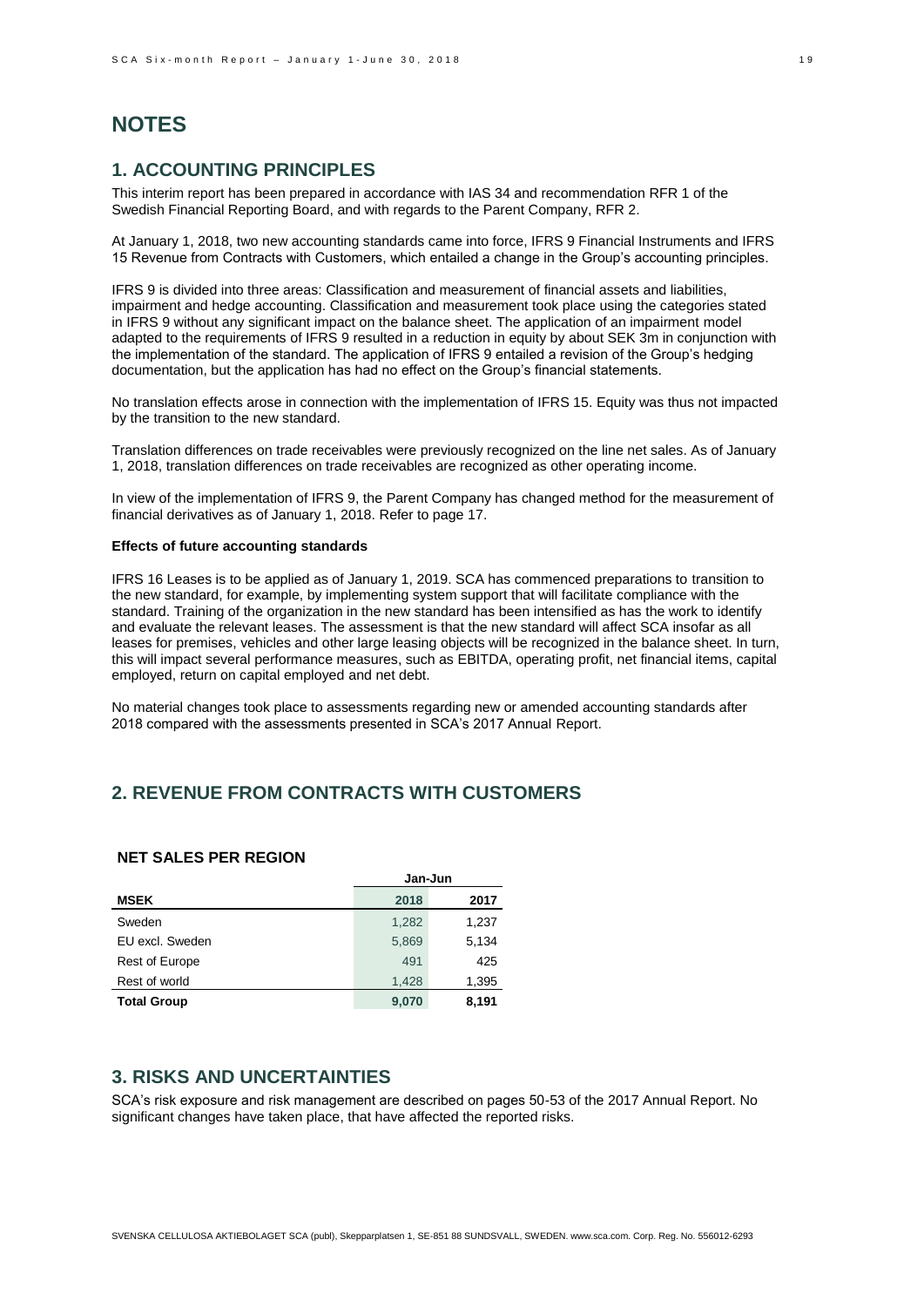# **4. RELATED PARTY TRANSACTIONS**

No transactions took place between SCA and related parties with any material impact on the company's financial position or results.

# **5. DISCONTINUED OPERATIONS**

SCA distributed the shares in Essity to SCA's shareholders in June 2017. Essity's first day of trading on Nasdaq Stockholm was June 15, 2017 and the closing price was SEK 247.20 for the Class A share and 248.50 for the Class B share. This represents a market capitalization of about SEK 174,448m for Essity. The earnings effect of the distribution was set at the difference between the market value of liabilities at the date of distribution and the net assets distributed through Essity and resulted in an earnings effect of SEK 136,914m in the second quarter of 2017.

### **EARNINGS TREND**

|                          | Jan-Jun  |          |  |
|--------------------------|----------|----------|--|
| <b>SEKm</b>              | 2018     | 2017     |  |
| Net sales                | $\Omega$ | 47,854   |  |
| <b>Operating profit</b>  | 0        | 4,965    |  |
| Financial items          | 0        | $-487$   |  |
| <b>Profit before tax</b> | 0        | 4,478    |  |
| Tax                      | 0        | $-1,111$ |  |
| Profit for the period    | 0        | 3,367    |  |

### **CASH FLOW STATEMENT**

|                                     |          | Jan-Jun   |
|-------------------------------------|----------|-----------|
| <b>SEKm</b>                         | 2018     | 2017      |
| Cash flow from operating activities | 0        | 4.517     |
| Cash flow from investing activities | $\Omega$ | $-15.591$ |
| Cash flow from financing activities | 0        | 11,022    |
| Cash flow for the period            | 0        | -52       |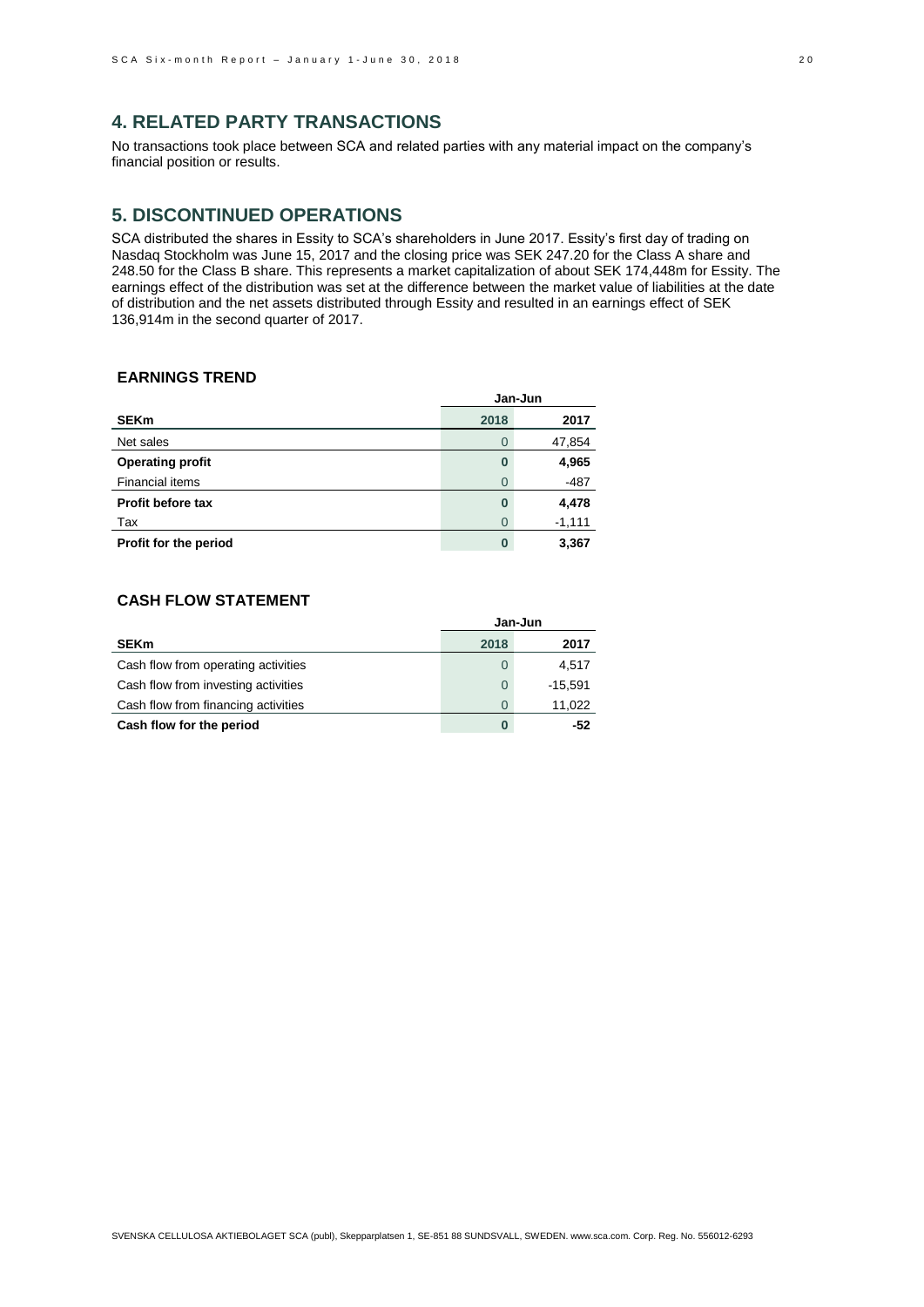# **6. FINANCIAL INSTRUMENTS BY CATEGORY**

**Distribution by level when measured at fair value**

|                                      | Carrying<br>amount in<br>the | Measured at<br>fair value | Derivatives<br>used for | Available-<br>for-sale | Financial<br>liabilities |                              |                |          |
|--------------------------------------|------------------------------|---------------------------|-------------------------|------------------------|--------------------------|------------------------------|----------------|----------|
|                                      | balance                      | through profit            | hedge                   | financial              | measured at              |                              |                |          |
| <b>SEKm</b>                          | sheet                        | or loss                   | accounting              | assets                 | amortized cost           | Of which fair value by level |                |          |
| June 30, 2018                        |                              |                           |                         |                        |                          | $\mathbf{1}$                 | $\overline{2}$ | 3        |
|                                      |                              |                           |                         |                        |                          |                              |                |          |
| Derivatives                          | 337                          | 2                         | 335                     |                        |                          | 298                          | 39             |          |
| Non-current financial assets         | 20                           |                           |                         | 20                     |                          |                              |                | 20       |
| <b>Total assets</b>                  | 357                          | $\overline{2}$            | 335                     | 20                     | $\bf{0}$                 | 298                          | 39             | 20       |
|                                      |                              |                           |                         |                        |                          |                              |                |          |
| Derivatives                          | 278                          | 48                        | 230                     |                        |                          |                              | 278            |          |
| <b>Current financial liabilities</b> | 3,893                        |                           |                         |                        | 3,893                    |                              |                |          |
| Non-current financial liabilities    | 4,272                        |                           |                         |                        | 4,271                    |                              |                |          |
| <b>Total liabilities</b>             | 8,443                        | 48                        | 230                     | $\bf{0}$               | 8,164                    | $\bf{0}$                     | 278            | $\bf{0}$ |
|                                      |                              |                           |                         |                        |                          |                              |                |          |
|                                      |                              |                           |                         |                        |                          |                              |                |          |
|                                      | Carrying                     |                           |                         |                        |                          |                              |                |          |
|                                      | amount in<br>the             | Measured at<br>fair value | Derivatives<br>used for | Available-<br>for-sale | Financial<br>liabilities |                              |                |          |
|                                      | balance                      | through profit            | hedge                   | financial              | measured at              |                              |                |          |
| <b>SEKm</b>                          | sheet                        | or loss                   | accounting              | assets                 | amortized cost           | Of which fair value by level |                |          |
| December 31, 2017                    |                              |                           |                         |                        |                          | 1                            | 2              | 3        |
|                                      |                              |                           |                         |                        |                          |                              |                |          |
| Derivatives                          | 166                          | 22                        | 144                     |                        |                          | 74                           | 92             |          |
| Non-current financial assets         | 20                           |                           |                         | 20                     |                          |                              |                | 20       |
| <b>Total assets</b>                  | 186                          | 22                        | 144                     | 20                     | $\bf{0}$                 | 74                           | 92             | 20       |
|                                      |                              |                           |                         |                        |                          |                              |                |          |
| Derivatives                          | 9                            | 5                         | 4                       |                        |                          | 4                            | 5              |          |
| <b>Current financial liabilities</b> | 3,493                        |                           |                         |                        | 3,493                    |                              |                |          |
| Non-current financial liabilities    | 3,675                        |                           |                         |                        | 3,675                    |                              |                |          |

The fair value of trade receivables, other current and non-current receivables, cash and cash equivalents, and the fair value of trade payables is estimated to be equal to their carrying amount. The total fair value of current and non-current financial liabilities was SEK 8,177m (7,178). The value of electricity derivatives is based on published prices in an active market. Other financial instruments are marked-to-model, based on prevailing currency and interest rates on the balance sheet date. The fair value of debt instruments is determined using valuation models, such as discounting future cash flows at quoted market rates for the respective maturity.

# **7. CONTINGENT LIABILITIES AND PLEDGED ASSETS**

| <b>Contingent liabilities</b> | Parent        |                   | Group         |                   |  |  |
|-------------------------------|---------------|-------------------|---------------|-------------------|--|--|
| <b>SEKm</b>                   | June 30, 2018 | December 31, 2017 | June 30, 2018 | December 31, 2017 |  |  |
| Guarantees for                |               |                   |               |                   |  |  |
| subsidiaries                  | 708           | 564               |               |                   |  |  |
| associates                    |               |                   | 5             | 5                 |  |  |
| customers and others          |               |                   | 20            | 27                |  |  |
| Other contingent liabilities  | 172           | 238               | 33            | 283               |  |  |
| <b>Total</b>                  | 880           | 802               | 58            | 315               |  |  |
| <b>Pledged assets</b>         |               |                   |               |                   |  |  |
| <b>SEKm</b>                   | June 30, 2018 | December 31, 2017 | June 30, 2018 | December 31, 2017 |  |  |
| Chattel mortgages             | 20            | 20                | 20            | 20                |  |  |
| Other                         |               | ۰                 |               |                   |  |  |
| <b>Total</b>                  | 20            | 20                | 20            | 20                |  |  |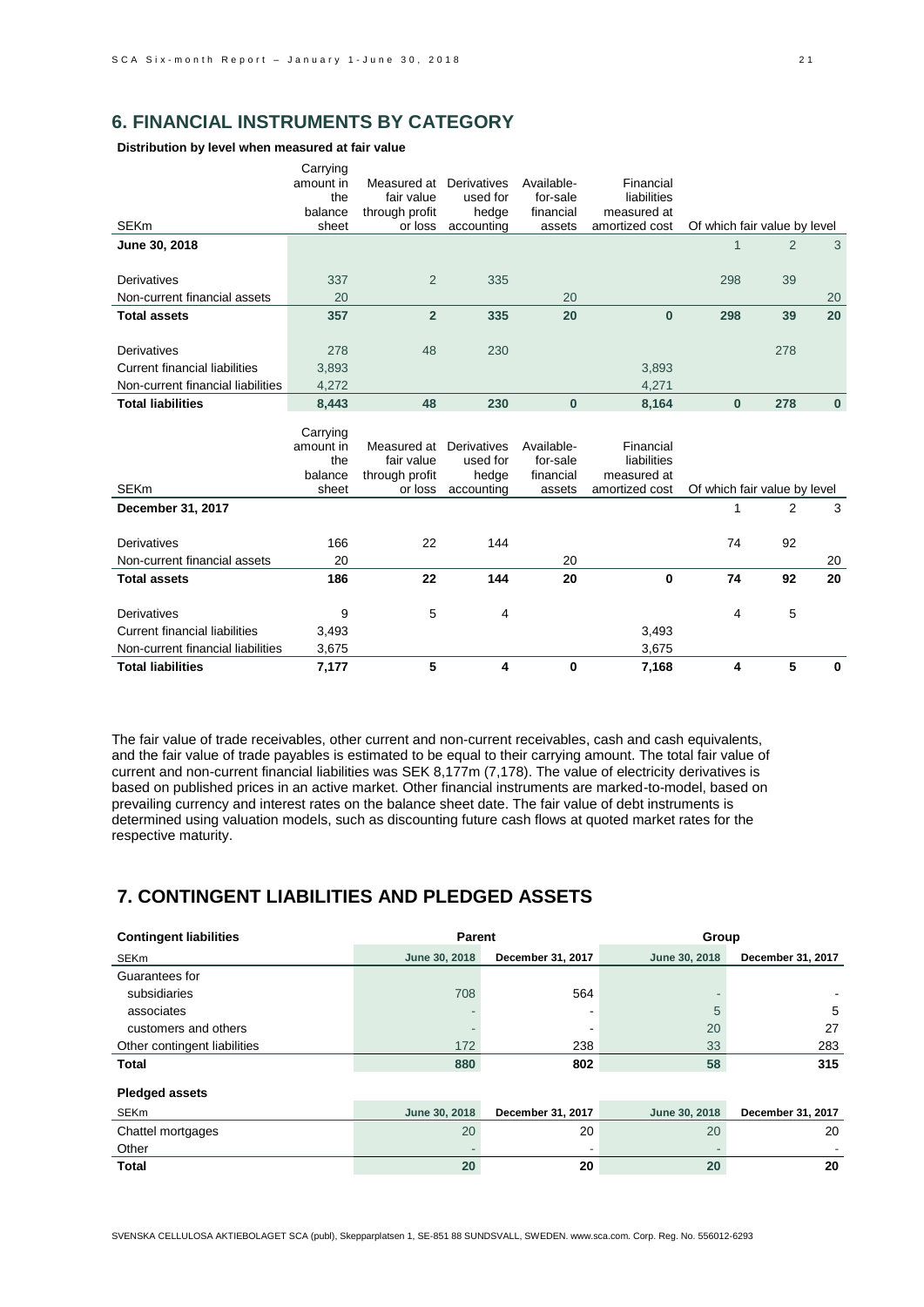# **8. RECONCILIATION OF ALTERNATIVE PERFORMANCE MEASURES**

For definitions of alternative performance measures, refer to SCA's 2017 Annual Report, page 77.

| <b>OPERATING CASH FLOW</b>                                                       | Quarter |               | Jan-Jun |        | <b>Full year</b> |        |
|----------------------------------------------------------------------------------|---------|---------------|---------|--------|------------------|--------|
|                                                                                  | 2018:2  | 2017:2 2018:1 |         | 2018   | 2017             | 2017   |
| <b>EBITDA</b>                                                                    | 1.034   | 724           | 1.175   | 2,209  | 1.521            | 3,648  |
| Changes in value biological assets and other non<br>cash flow items <sup>1</sup> | $-93$   | 2             | $-253$  | $-346$ | $-221$           | $-503$ |
| <b>Operating cash surplus</b>                                                    | 941     | 726           | 922     | 1,863  | 1,300            | 3,145  |
| Change in working capital                                                        | $-186$  | 395           | $-159$  | $-345$ | 41               | $-143$ |
| Current capital expenditures, net                                                | $-200$  | $-163$        | -76     | $-276$ | $-289$           | $-638$ |
| Other operating cash flow                                                        | 119     | $-137$        | -96     | 23     | $-146$           | -91    |
| Operating cash flow                                                              | 674     | 821           | 591     | 1.265  | 906              | 2.273  |

<sup>1</sup> Figures from the preceding year include the reversal of items affecting comparability

# **BALANCE SHEET STRUCTURE**

| <b>SEKm</b>                                | June 30, 2018 | December 31, 2017 |
|--------------------------------------------|---------------|-------------------|
| <b>Biological assets</b>                   | 31,693        | 31,386            |
| Deferred tax relating to biological assets | $-6,529$      | $-6,905$          |
| Biological assets, net of deferred tax     | 25,164        | 24,481            |
| Working capital                            | 3,150         | 2,861             |
| Other capital employed, net                | 16,200        | 15,377            |
| Total capital employed                     | 44,514        | 42,719            |

**Contract Contract** 

**Contract Contract** 

**Contract Contract** 

### **CAPITAL EMPLOYED**

| <b>SEKm</b>                                   | June 30, 2018 | December 31, 2017 |
|-----------------------------------------------|---------------|-------------------|
| Total assets                                  | 58,641        | 56,711            |
| -Financial receivables                        | $-1.309$      | $-1.577$          |
| -Non-current non-interest bearing liabilities | $-8.195$      | $-8.497$          |
| -Current non-interest bearing liabilities     | $-4.623$      | $-3.918$          |
| Capital employed                              | 44,514        | 42.719            |

### **WORKING CAPITAL**

| <b>SEKm</b>                                      | June 30, 2018 | December 31, 2017 |
|--------------------------------------------------|---------------|-------------------|
| Inventories                                      | 3,612         | 3,460             |
| Accounts receivable                              | 2,872         | 2.299             |
| Other current receivables                        | 823           | 694               |
| Accounts payable                                 | $-3,239$      | $-2,900$          |
| Other current liabilities                        | $-1,342$      | $-977$            |
| Adjustments <sup>1</sup>                         | 424           | 285               |
| <b>Working capital</b>                           | 3,150         | 2,861             |
| <sup>1</sup> Adjustments                         |               |                   |
| Other current receivables, green certificates    | $-16$         | $-35$             |
| Accounts payable, strategic capital expenditures | 420           | 317               |
| Other current liabilities, emission rights       | 20            | 3                 |
|                                                  | 424           | 285               |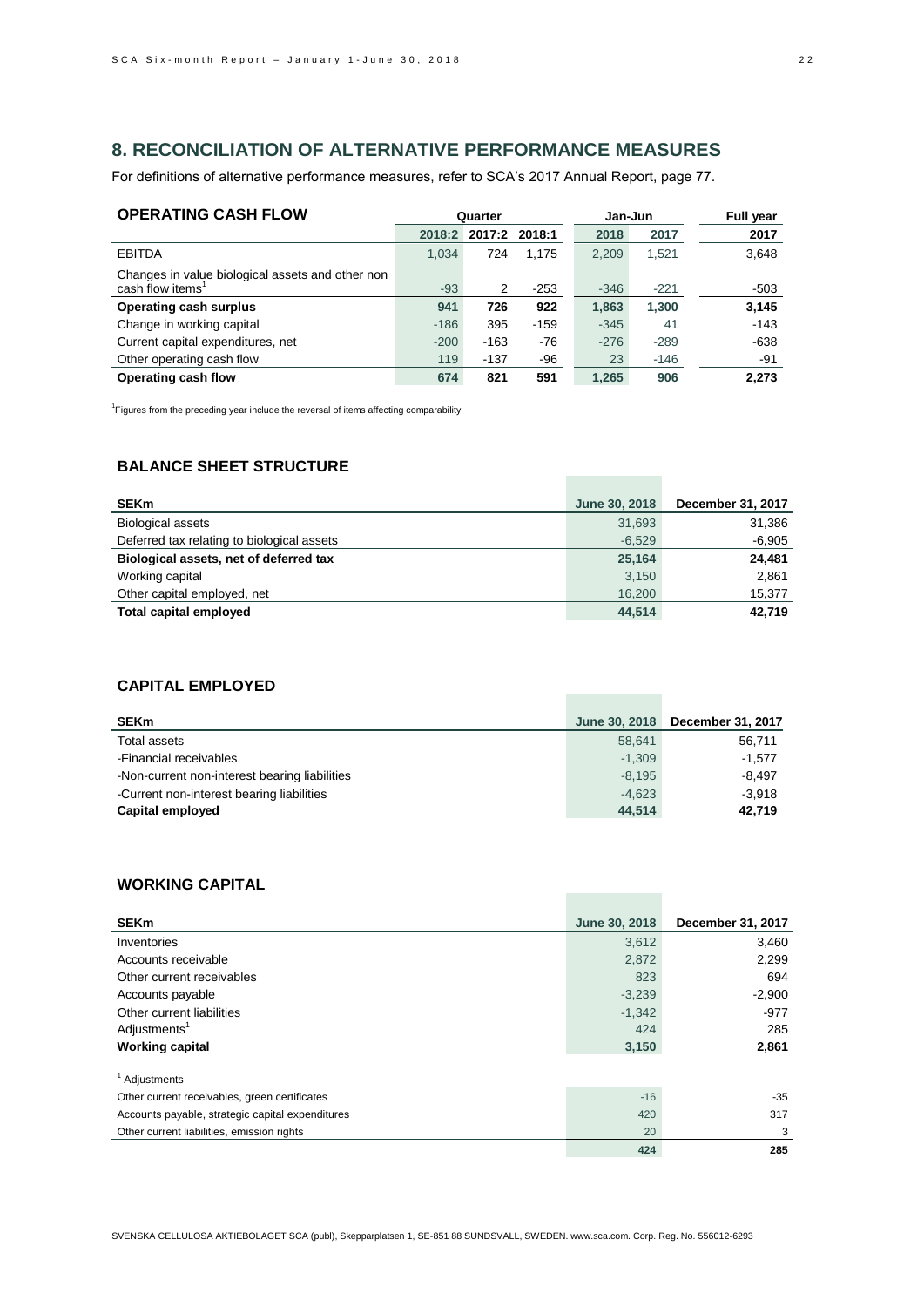# **NET DEBT**

| <b>SEKm</b>                          | June 30, 2018 | December 31, 2017 |
|--------------------------------------|---------------|-------------------|
| Surplus in funded pension plans      | 696           | 1,002             |
| Non-current financial assets         | 24            | 28                |
| Current financial assets             | $\Omega$      | 9                 |
| Cash and cash equivalents            | 589           | 538               |
| <b>Financial receivables</b>         | 1,309         | 1,577             |
|                                      |               |                   |
| Non-current financial liabilities    | 4,272         | 3,675             |
| Provisions for pensions              | 478           | 366               |
| <b>Current financial liabilities</b> | 3,907         | 3,502             |
| <b>Financial liabilities</b>         | 8,657         | 7,543             |
| Net debt                             | $-7,348$      | $-5,966$          |

# **9. KEY FIGURES**

|                              | Quarter |               |      | <b>Full year</b><br>Jan-Jun |      |      |
|------------------------------|---------|---------------|------|-----------------------------|------|------|
| <b>MARGINS</b>               | 2018:2  | 2017:2 2018:1 |      | 2018                        | 2017 | 2017 |
| EBITDA margin, %             | 22.1    | 17.1          | 26.7 | 24.4                        | 18.6 | 21.9 |
| Operating margin, %          | 15.9    | 10.7          | 20.2 | 18.0                        | 11.6 | 15.1 |
| Net margin, %                | 23.7    | 6.8           | 15.9 | 19.9                        | 8.0  | 11.2 |
|                              |         |               |      |                             |      |      |
| Adjusted EBITDA margin, %    | 22.1    | 19.6          | 26.7 | 24.4                        | 19.9 | 22.6 |
| Adjusted operating margin, % | 15.9    | 13.1          | 20.2 | 18.0                        | 13.0 | 15.7 |

|                                                                                                  | Jan-Jun    | Full year  |            |
|--------------------------------------------------------------------------------------------------|------------|------------|------------|
| <b>RETURN METRICS (ROLLING 12 MONTHS)</b>                                                        | 2018       | 2017       | 2017       |
| Return on capital employed, %<br>Adjusted return on capital employed, %                          | 7.5<br>7.5 | 5.1<br>5.4 | 6.1<br>6.3 |
| Industrial return on capital employed, %<br>Industrial return on capital employed, excluding the | 13.1       | 7.3        | 10.1       |
| ongoing investment in Östrand, %                                                                 | 18.6       | 8.5        | 13.1       |

| <b>Full year</b> |  |
|------------------|--|
| 2017             |  |
| 42,719           |  |
| 5,966            |  |
| 1.6              |  |
|                  |  |
| 36,753           |  |
| 52               |  |
| 16%              |  |
|                  |  |

|                                          | Jan-Jun | <b>Full year</b> |       |
|------------------------------------------|---------|------------------|-------|
| <b>OTHER KEY FIGURES</b>                 | 2018    | 2017             | 2017  |
| Working capital / net sales <sup>1</sup> | 16.8%   | 18.3%            | 17.7% |

**<sup>1</sup>**Calculated as an average of working capital for 13 months as a percentage of 12-month rolling net sales